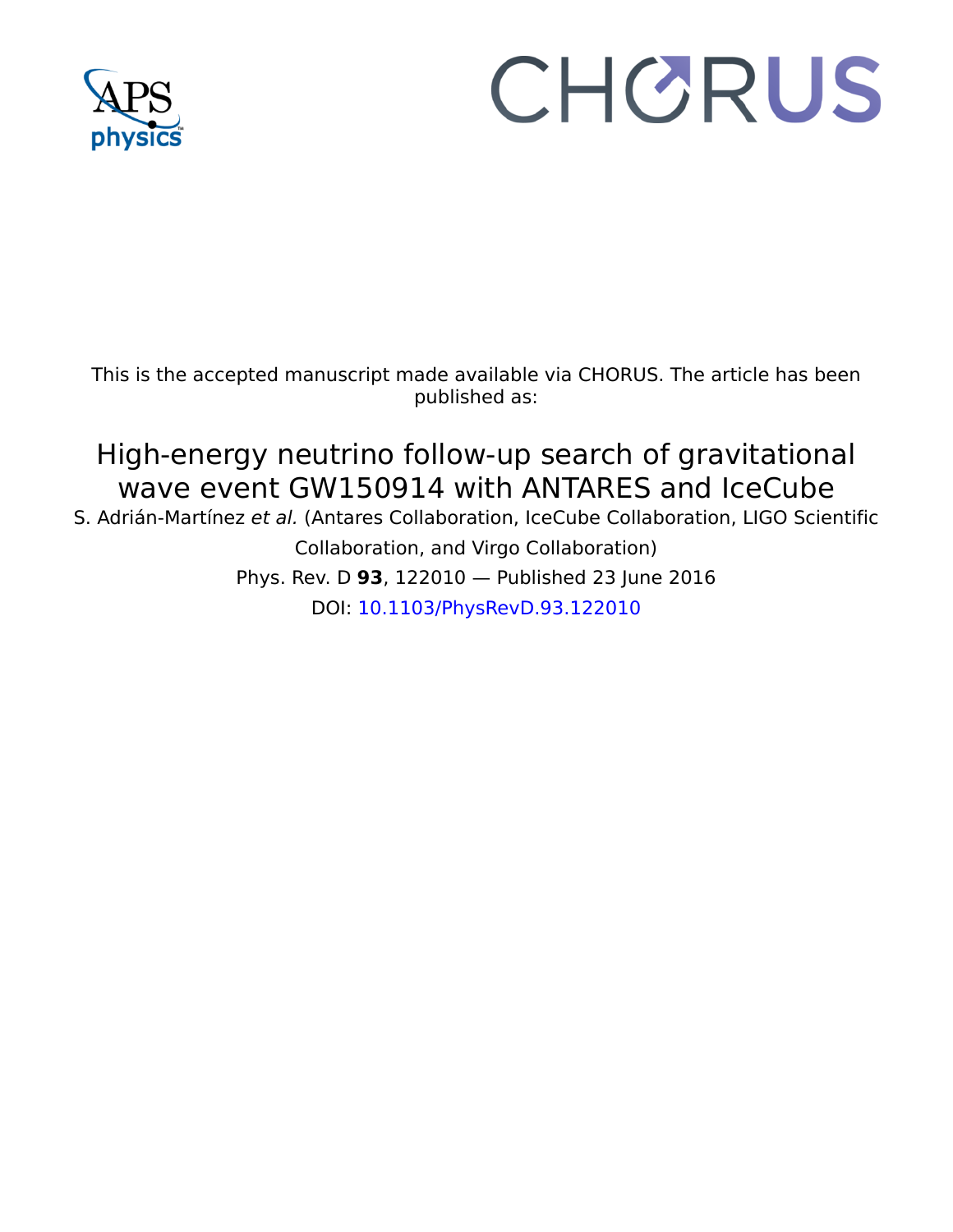# High-energy Neutrino follow-up search of Gravitational Wave Event GW150914 with ANTARES and IceCube

ANTARES Collaboration, IceCube Collaboration, LIGO Scientific Collaboration, and Virgo Collaboration<sup>∗</sup>

We present the high-energy-neutrino follow-up observations of the first gravitational wave transient GW150914 observed by the Advanced LIGO detectors on Sept.  $14<sup>th</sup>$ , 2015. We search for coincident neutrino candidates within the data recorded by the IceCube and Antares neutrino detectors. A possible joint detection could be used in targeted electromagnetic follow-up observations, given the significantly better angular resolution of neutrino events compared to gravitational waves. We find no neutrino candidates in both temporal and spatial coincidence with the gravitational wave event. Within  $\pm 500$  s of the gravitational wave event, the number of neutrino candidates detected by IceCube and Antares were three and zero, respectively. This is consistent with the expected atmospheric background, and none of the neutrino candidates were directionally coincident with GW150914. We use this non-detection to constrain neutrino emission from the gravitational-wave event.

#### I. INTRODUCTION

Advanced LIGO's first observation periods [1, 2] represent a major step in probing the dynamical origin of high-energy emission from cosmic transients [3]. The significant improvement in gravitational wave (GW) search sensitivity enables a comprehensive multimessenger observational effort involving partner electromagnetic observatories from radio to gamma-rays, as well as neutrino detectors. The goals of multimessenger observations are to gain a more complete understanding of cosmic processes through a combination of information from different probes, and to increase search sensitivity over an analysis using a single messenger [4–6].

The merger of neutron stars and black holes, and potentially massive stellar core collapse with rapidly rotating cores, are expected to be significant sources of GWs [3]. These events can result in a black hole plus accretion disk system that drives a relativistic outflow [7, 8]. Energy dissipation in the outflow produces non-thermal, high-energy radiation that is observed as gamma-ray bursts (GRBs), and may have a  $\gg$  GeV neutrino component at comparable luminosities.

Multiple detectors have been built that can search for this high-energy neutrino signature, including the Ice-Cube Neutrino Observatory—a cubic-kilometer facility at the South Pole  $[9-11]$ , and ANTARES  $[12-14]$  in the Mediterranean sea. The construction of the KM3NeT cubic-kilometer scale neutrino detector in the Mediterranean Sea has started in December 2015 with the successful deployment of the first detection string [15]. Ice-Cube is planning a substantial increase in sensitivity with near-future upgrades [16, 17]. Another facility, the Baikal Neutrino Telescope is also planning an upgrade to cubickilometer volume [18]. An astrophysical high-energy neutrino flux has recently been discovered by IceCube [19– 22], demonstrating the production of non-thermal highenergy neutrinos. The specific origin of this neutrino flux is currently unknown. Multimessenger analyses constraining the common sources of high-energy neutrinos and GWs have been carried out in the past with both ANTARES and IceCube [23-25].

On Sept.  $14<sup>th</sup>$ , 2015 at 09:50:45 UTC, a highly significant GW signal was recorded by the LIGO Hanford, WA and Livingston, LA detectors [26]. The event, labeled GW150914, was produced by a stellar-mass binary black hole merger at redshift  $z = 0.09_{-0.04}^{+0.03}$ . The reconstructed mass of each black hole is  $\sim 30 \,\mathrm{M}_\odot$ . Such a system may produce electromagnetic emission and emit neutrinos if the merger happens in a sufficiently baryon-dense environment, and a black hole plus accretion disk system is formed [27]. Current consensus is that such a scenario is unlikely, nevertheless, there are no significant observational constraints.

Here we report the results of a neutrino follow-up search of GW150914 using ANTARES and IceCube. After brief descriptions of the GW search (Section II) and the neutrino follow-up (Section III), we present the joint analysis, results of the search and source constraints, and conclusions (Section IV).

#### II. GRAVITATIONAL WAVE DATA ANALYSIS AND DISCOVERY

GW150914 was initially identified by low-latency searches for generic GW transients [28–30]. Subsequent analysis with three independent matched-filter analyses using models of compact binary coalescence waveforms [31, 32] confirmed that the event was produced by the merger of two black holes. The analyses established a false alarm rate of less than 1 event per 203 000 years, equivalent to a significance  $> 5.1 \sigma$  [26]. Source parameters were reconstructed using the LALInference package [32–34], finding black-hole masses  $36^{+5}_{-4}\rm\,M_\odot$  and  $29^{+4}_{-4}\rm\,M_\odot$ and luminosity distance  $D_{\rm gw} = 410^{+160}_{-180}$  Mpc, where the error ranges correspond to the range of the 90% credible interval. The duration of the signal within LIGO's sensitive band was 0.2 s.

<sup>∗</sup> Full author list given at the end of the article.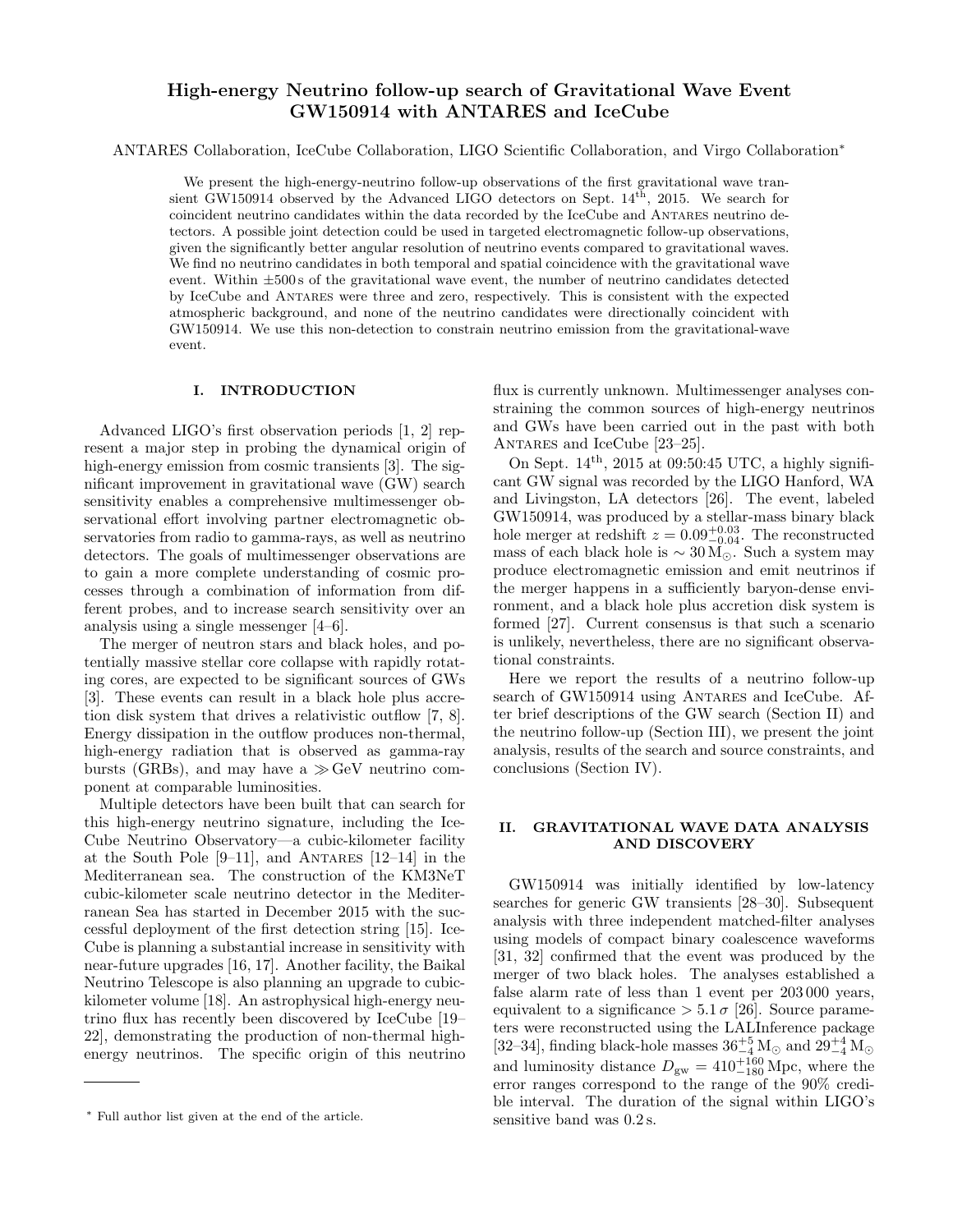The directional point spread function (sky map) of the GW event was computed through the full parameter estimation of the signal, carried out using the LALInference package [33, 34]. The LALInference results presented here account for calibration uncertainty in the GW strain signal. The sky map is shown in Fig. 1. At 90% (50%) credible level (CL), the sky map covers  $590 \text{ deg}^2 (140 \text{ deg}^2).$ 

### III. HIGH-ENERGY NEUTRINO COINCIDENCE SEARCH

High-energy neutrino observatories are primarily sensitive to neutrinos with  $\gg$  GeV energies. IceCube and ANTARES are both sensitive to through-going muons (called track events), produced by neutrinos near the detector, above  $\sim 100 \,\text{GeV}$ . In this analysis, ANTARES data include only up-going tracks for events originating from the Southern hemisphere, while IceCube data include both up-going tracks (from the Northern hemisphere) as well as down-going tracks (from the Southern hemisphere). The energy threshold of neutrino candidates increases in the Southern hemisphere for IceCube, since downward-going atmospheric muons are not filtered by the Earth, greatly increasing the background at lower energies. Neutrino times of arrival are determined at  $\mu$ s precision.

Since neutrino telescopes continuously take data observing the whole sky, it is possible to look back and search for neutrino counterparts to an interesting GW signal at any time around the GW observation.

To search for neutrinos coincident with GW150914, we used a time window of  $\pm 500$  s around the GW transient. This search window, which was used in previous GWneutrino searches, is a conservative, observation-based upper limit on the plausible emission of GWs and highenergy neutrinos in the case of GRBs, which are thought to be driven by a stellar-mass black hole—accretion disk system [35]. While the relative time of arrival of GWs and neutrinos can be informative [36–38], here we do not use detailed temporal information beyond the  $\pm 500 \text{ s}$ time window.

The search for high-energy neutrino candidates recorded by IceCube within  $\pm 500$  s of GW150914 used IceCube's online event stream. The online event stream implements an event selection similar to the event selection used for neutrino point source searches [39], but optimized for real-time performance at the South Pole. This event selection consists primarily of cosmic-ray-induced background events, with an expectation per 1000 seconds of 2.2 events in the Northern sky (atmospheric neutrinos), and 2.2 events in the Southern sky (high-energy atmospheric muons). In the search window of  $\pm 500 \text{ s}$ centered on the GW alert time (see below), one event was found in the Southern sky and two in the Northern sky, which is consistent with the background expectation. The properties of these events are listed in Table I. The

|                            |                |      | # $\Delta T$ [s] RA [h] Dec [°] $\sigma_u^{\text{rec}}$ [°] $E_u^{\text{rec}}$ [TeV] fraction |          |
|----------------------------|----------------|------|-----------------------------------------------------------------------------------------------|----------|
| $1 + 37.2 + 8.84$          | $-16.6$   0.35 |      | 175                                                                                           | $12.5\%$ |
| $2 \mid +163.2 \mid 11.13$ | 12.0           | 1.95 | 1.22                                                                                          | $26.5\%$ |
| $3 + 311.4 - 7.23$         | 8.4            | 0.47 | 0.33                                                                                          | 98.4%    |

TABLE I. Parameters of neutrino candidates identified by Ice-Cube within the  $\pm 500$  s time window around GW150914.  $\Delta T$ is the time of arrival of the neutrino candidates relative to that of GW150914. E<sup>rec</sup> is the reconstructed muon energy.  $\sigma_{\mu}^{\text{rec}}$ is the angular uncertainty of the reconstructed track direction [43]. The last column shows the fraction of background neutrino candidates with higher reconstructed energy at the same declination  $(\pm 5^{\circ})$ .

neutrino candidates' directions are shown in Fig. 1.

The muon energy in Table I is reconstructed assuming a single muon is producing the event. While the event from the Southern hemisphere has a significantly greater reconstructed energy [40] than the other two events, 12.5% of the background events in the same declination range in the Southern hemisphere have energies in excess of the one observed. The intense flux of atmospheric muons and bundles of muons that constitute the background for IceCube in the Southern hemisphere gradually falls as the cosmic ray flux declines with energy [41]. The use of energy cuts to remove most of this background is the reason that IceCube's sensitivity in the Southern sky is shifted to higher energies.

An additional search was performed using the highenergy starting event selection described in [19]. No events were found in coincidence with GW150914.

The IceCube detector also has sensitivity to outbursts of MeV neutrinos (as occur for example in core-collapse supernovae) via a sudden increase in the photomultiplier rates [42]. The global photomultiplier noise rate is monitored continuously, and deviations sufficient to trigger the lowest-level of alert occur roughly once per hour. No alert was triggered during the  $\pm 500$  second time-window around the GW candidate event.

The search for coincident neutrinos for Antares within  $\pm 500$  s of GW150914 used ANTARES's online reconstruction pipeline [44]. A fast and robust algorithm [45] selected up-going neutrino candidates with ∼ mHz rate, with atmospheric muon contamination less than 10%. In addition, to reduce the background of atmospheric neutrinos [46], a requirement of a minimum reconstructed energy reduced the online event rate to 1.2 events/day. Consequently, for Antares the expected number of neutrino candidates from the Southern sky in a 1000 s window in the Southern sky is 0.014. We found no neutrino events from ANTARES that were temporally coincident with GW150914. This is consistent with the expected background event rate.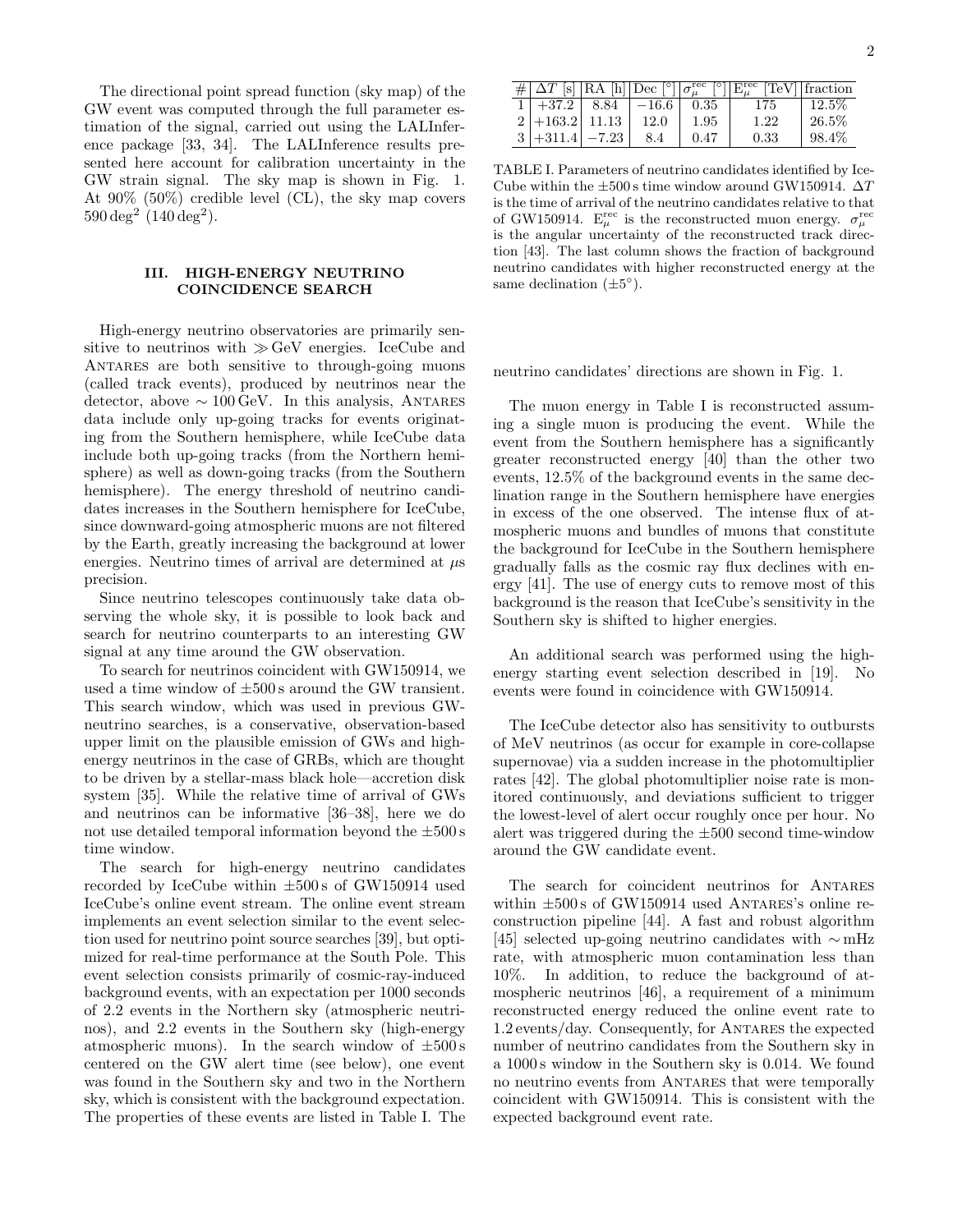

FIG. 1. GW skymap in equatorial coordinates, showing the reconstructed probability density contours of the GW event at 50%, 90% and 99% CL, and the reconstructed directions of high-energy neutrino candidates detected by Ice-Cube (crosses) during a  $\pm 500$  s time window around the GW event. The neutrino directional uncertainties are  $\lt 1^{\circ}$  and are not shown. GW shading indicates the reconstructed probability density of the GW event, darker regions corresponding to higher probability. Neutrino numbers refer to the first column of Table I.

#### IV. RESULTS

#### A. Joint analysis

We carried out the joint GW and neutrino search following the analysis developed for previous GW and neutrino datasets using initial GW detectors [23, 25, 35, 47]. After identifying the GW event GW150914 with the cWB pipeline, we used reconstructed neutrino candidates to search for temporal and directional coincidences between GW150914 and neutrinos. We assumed that the a priori source directional distribution is uniform. For temporal coincidence, we searched within a  $\pm 500 \text{ s}$  time window around GW150914.

The relative difference in propagation time for  $\gg$  GeV neutrinos and GWs (which travel at the speed of light in general relativity) traveling to Earth from the source is expected to be  $\ll 1$  s. The relative propagation time between neutrinos and GWs may change in alternative gravity models [48, 49]. However, discrepancies from general relativity could in principle be probed with a joint GW-neutrino detection by comparing the arrival times against the expected time frame of emission.

Directionally, we searched for overlap between the GW sky map and the neutrino point spread functions, assumed to be Gaussian with standard deviation  $\sigma_\mu^{\rm rec}$  (see Table I).

The search identified no ANTARES neutrino candidates that were temporally coincident with GW150914.

For IceCube, none of the three neutrino candidates temporally coincident with GW150914 were compatible with the GW direction at 90% CL. Additionally, the reconstructed energy of the neutrino candidates with respect to the expected background does not make them significant. See Fig. 1 for the directional relation of

GW150914 and the IceCube neutrino candidates detected within the  $\pm 500 \text{ s}$  window. This non-detection is consistent with our expectation from a binary black hole merger.

To better understand the probability that the detected neutrino candidates are consistent with background, we briefly consider different aspects of the data separately. First, the number of detected neutrino candidates, i.e. 3 and 0 for IceCube and ANTARES, respectively, is fully consistent with the expected background rate of 4.4 and  $\ll 1$  for the two detectors, with p-value  $1 - F_{\text{pois}}(N_{\text{observed}} \leq 2, N_{\text{expected}} = 4.4) = 0.81$ , where  $F_{\text{pois}}$  is the Poisson cumulative distribution function. Second, for the most significant reconstructed muon energy (Table I), 12.5% of background events will have greater muon energy. The probability that at least one neutrino candidate, out of 3 detected events, has an energy high enough to make it appear even less backgroundlike, is  $1 - (1 - 0.125)^3 \approx 0.33$ . Third, with the GW sky area 90% CL of  $\Omega_{\rm gw} = 590 \deg^2$ , the probability of a background neutrino candidate being directionally coincident is  $\Omega_{\rm gw}/\Omega_{\rm all} \approx 0.014$ . We expect  $3\Omega_{\rm gw}/\Omega_{\rm all}$  directionally coincident neutrinos, given 3 temporal coincidences. Therefore, the probability that at least one of the 3 neutrino candidates is directionally coincident with the 90% CL skymap of GW150914 is  $1-(1-0.014)^3 \approx 0.04$ .

#### B. Constraints on the source

We used the non-detection of coincident neutrino candidates by ANTARES and IceCube to derive a standard frequentist neutrino spectral fluence upper limit for GW150914 at 90% CL. Considering no spatially and temporally coincident neutrino candidates, we calculated the source fluence that on average would produce 2.3 detected neutrino candidates. We carried out this analysis as a function of source direction, and independently for ANTARES and IceCube.

The obtained spectral fluence upper limits as a function of source direction are shown in Fig. 2. We considered a standard  $dN/dE \propto E^{-2}$  source model, as well as a model with a spectral cutoff at high energies:  $dN/dE \propto E^{-2} \exp[-\sqrt{(E/100 \text{TeV})}]$ . The latter model is expected for sources with exponential cutoff in the primary proton spectrum [50]. This is expected for some galactic sources, and is also adopted here for comparison to previous analyses [51]. For each spectral model, the upper limit shown in each direction of the sky is the more stringent limit provided by one or the other detector. We see in Fig. 2 that the constraint strongly depends on the source direction, and is mostly within  $E^2 dN/dE \sim 10^{-1} - 10 \,\text{GeV} \,\text{cm}^{-2}$ . Furthermore, the upper limits by Antares and IceCube constrain different energy ranges in the region of the sky close to the GW candidate. For an  $E^{-2}$  power-law source spectrum, 90% of Antares signal neutrinos are in the energy range from 3 TeV to 1 PeV, whereas for IceCube at this southern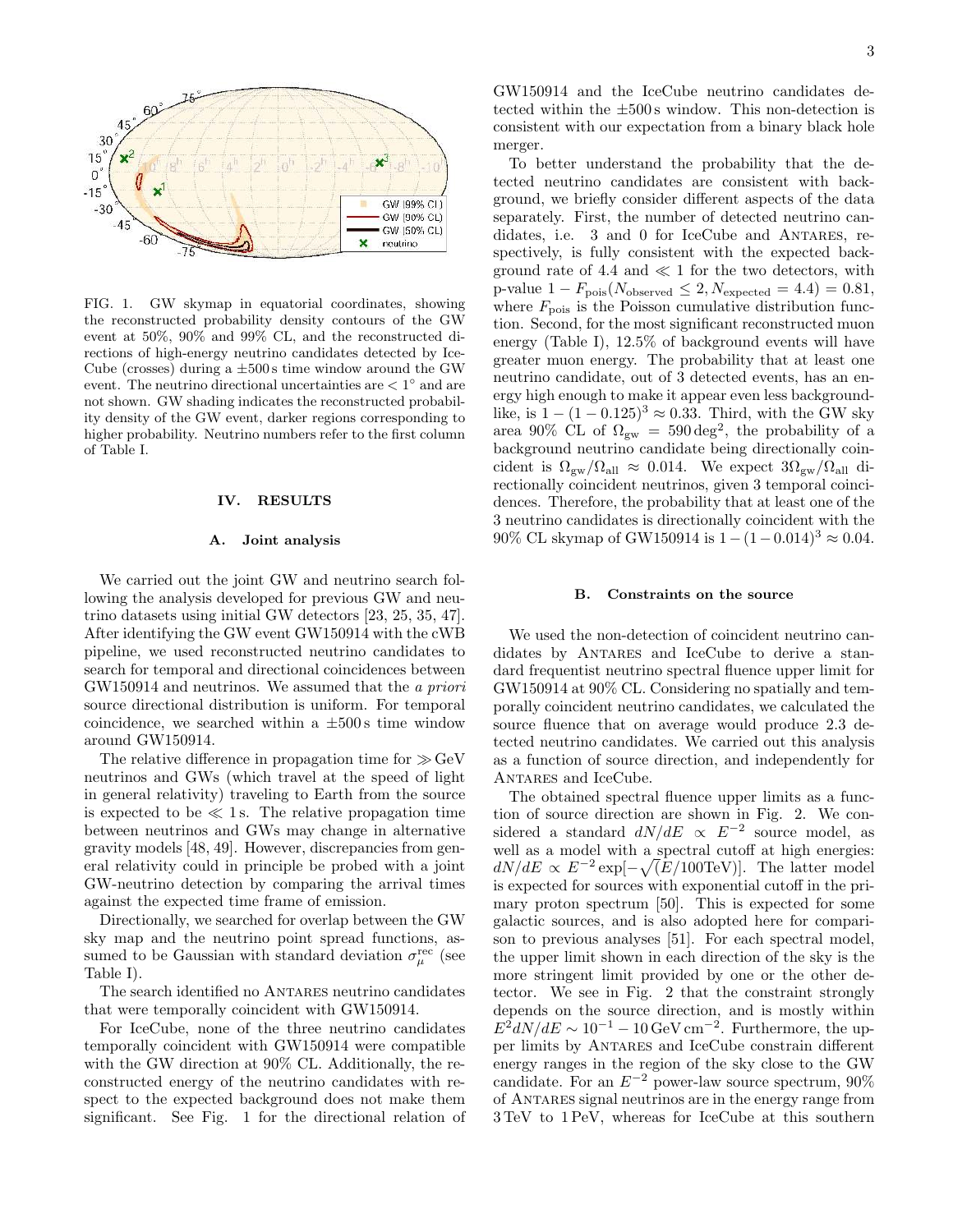

 $log(E^2dN/dE$  [GeVcm<sup>-2</sup>]) FIG. 2. Upper limit on the high-energy neutrino spectral fluence  $(\nu_{\mu} + \overline{\nu}_{\mu})$  from GW150914 as a function of source direction, assuming  $dN/dE \propto E^{-2}$  (top) and  $dN/dE \propto \frac{E}{L}$  $E^{-2} \exp[-\sqrt{(E/100 \text{TeV})}]$  (bottom) neutrino spectra. The region surrounded by a white line shows the part of the sky in which ANTARES is more sensitive (close to nadir), while on the rest of the sky, IceCube is more sensitive. For comparison, the 50% CL and 90% CL contours of the GW sky map

declination the corresponding energy range is 200 TeV to 100 PeV.

are also shown.

To characterize the dependence of neutrino spectral fluence limits on source direction, we calculate these limits separately for the two distinct areas in the 90% credible region of the GW skymap. For the larger region farther South (hereafter South region), we find upper limits  $E^2 dN/dE = 1.2^{+0.25}_{-0.36} \text{ GeV cm}^{-2}$  and  $E^2 dN/dE =$  $7.0^{+3.2}_{-2.0}$  GeV cm<sup>-2</sup> for our two spectral models without and with a cutoff, respectively. The error bars define the 90% confidence interval of the upper limit, showing the level of variation within each region. The average values were obtained as geometric averages, which better represent the upper limit values as they are distributed over a wide numerical range. For the smaller region farther North (hereafter North region), we find upper limits  $E^2 dN/dE = 0.10^{+0.12}_{-0.06} \text{ GeV cm}^{-2}$  and  $E^2 dN/dE =$  $0.55^{+1.79}_{-0.44}$  GeV cm<sup>-2</sup>. As expected, we see that the limits

| Energy range                             | Limit $\left[GeV \, \text{cm}^{-2}\right]$ |  |
|------------------------------------------|--------------------------------------------|--|
| $100 \text{ GeV} - 1 \text{ TeV}$        | 150                                        |  |
| $1 \text{TeV} - 10 \text{TeV}$           | -18                                        |  |
| $10 \,\mathrm{TeV} - 100 \,\mathrm{TeV}$ | 5.1                                        |  |
| $100 \,\mathrm{TeV} - 1 \,\mathrm{PeV}$  | 5.5                                        |  |
| $1 \,\text{PeV} - 10 \,\text{PeV}$       | 2.8                                        |  |
| $10 \,\text{PeV} - 100 \,\text{PeV}$     | 6.5                                        |  |
| $100 \,\text{PeV}$ - 1 EeV               | 28                                         |  |

TABLE II. Upper limits on neutrino spectral fluence  $(\nu_{\mu}+\overline{\nu}_{\mu})$ from GW150914, separately for different spectral ranges, at Dec = -70°. We assume  $\ddot{d}N/dE \propto E^{-2}$  within each energy band.

are much more constraining for the North region, given the stronger limits at the Northern hemisphere due to Ice-Cube's greatly improved sensitivity there. Additionally, we see that the 90% confidence intervals for the South region, which is much more likely to contain the real source direction than the North region, are fairly small around the average, with the lower and higher limits only differing by about a factor of 2. The upper limits within this area can be considered essentially uniform. We observe a much greater variation in the North region.

To provide a more detailed picture of our constraints on neutrino emission, we additionally calculated neutrino fluence upper limits for different energy bands. For these limits, we assume  $dN/dE \propto E^{-2}$  within each energy band. We focus on Dec =  $-70^{\circ}$ , which is consistent with the most likely source direction, and also with most of the GW sky area's credible region. For each energy range, we use the limit from the most sensitive detector within that range. The obtained limits are given in Table II.

We now convert our fluence upper limits into a constraint on the total energy emitted in neutrinos by the source. To obtain this constraint, we integrate emission within [100 GeV, 100 PeV] for each source model. The obtained constraint will vary with respect to source direction as we saw above. It will also depend on the uncertain source distance. To account for these uncertainties, we provide the range of values from the lowest to the highest possible within the  $90\%$  confidence intervals with respect to source direction and the 90% credible interval with respect to source distance. For simplicity, we treat the estimated source distance and its uncertainty independent of the source direction. We consider both of the distinct sky regions to provide an inclusive range. For our two spectral models, we obtain the following upper limit on the total energy radiated in neutrinos:

$$
E_{\nu, tot}^{ul} = 5.4 \times 10^{51} - 1.3 \times 10^{54} \text{ erg} \tag{1}
$$

$$
E_{\nu, tot}^{ul(cutoff)} = 6.6 \times 10^{51} - 3.7 \times 10^{54} \text{ erg}
$$
 (2)

with the first and second lines of the equation corresponding to the spectral models without and with cutoff, respectively. For comparison, the total energy radiated in GWs from the source is  $\sim 5 \times 10^{54}$  erg. This value can also be compared to high-energy emission expected in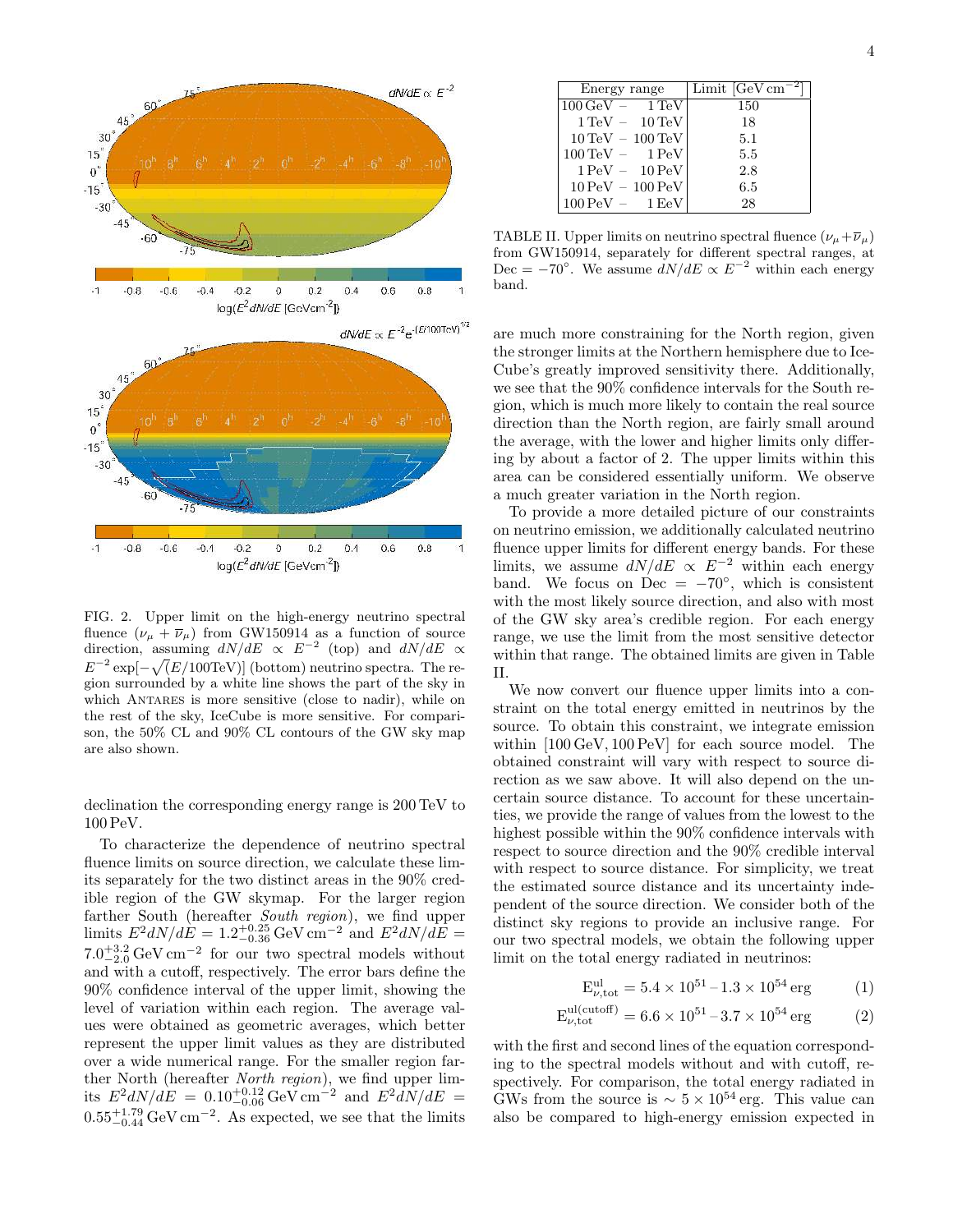some scenarios for accreting stellar-mass black holes. For example, typical GRB isotropic-equivalent energies are  $\sim 10^{51}$  erg for long and  $\sim 10^{49}$  erg for short GRBs [52]. The total energy radiated in high-energy neutrinos in the case of GRBs can be comparable [53–57] or in some cases much greater [58, 59] than the high-energy electromagnetic emission. There is little reason, however, to expect an associated GRB for a binary black hole merger (see, nevertheless, [60]).

#### V. CONCLUSION

The results above represent the first concrete limit on neutrino emission from this GW source type, and the first neutrino follow-up of a significant GW event. With the continued increase of Advanced LIGO-Virgo sensitivities for the next observation periods, and the implied source rate of  $2-400 \,\text{Gpc}^{-3}\text{yr}^{-1}$  in the comoving frame based on this first detection [61], we can expect to detect a significant number of GW sources, allowing for stacked neutrino analyses and significantly improved constraints. Similar analyses for the upcoming observation periods of Advanced LIGO-Virgo will be important to provide constraints on or to detect other joint GW and neutrino sources.

Joint GW and neutrino searches will also be used to improve the efficiency of electromagnetic follow-up observations over GW-only triggers. Given the significantly more accurate direction reconstruction of neutrinos ( $\sim$  1 deg<sup>2</sup> for track events in IceCube [40, 43] and  $\sim$  0.2 deg<sup>2</sup> in ANTARES [62]) compared to GWs  $(\gtrsim 100 \text{ deg}^2)$ , a joint event candidate provides a greatly reduced sky area for follow-up observatories [63]. The delay induced by the event filtering and reconstruction after the recorded trigger time is typically 3–5 s for Antares [44], 20–30 s for IceCube [64], and  $\mathcal{O}(1 \text{ min})$  for LIGO-Virgo, making data available for rapid analyses.

#### ACKNOWLEDGMENTS

The authors acknowledge the financial support of the funding agencies: Centre National de la Recherche Scientifique (CNRS), Commissariat à l'énergie atomique et aux énergies alternatives (CEA), Commission Européenne (FEDER fund and Marie Curie Program), Institut Universitaire de France (IUF), IdEx program and UnivEarthS Labex program at Sorbonne Paris Cité (ANR-10-LABX-0023 and ANR-11-IDEX-0005-02), Région Île-de-France (DIM-ACAV), Région Alsace (contrat CPER), Région Provence-Alpes-Côte d'Azur, Département du Var and Ville de La Seyne-sur-Mer, France; Bundesministerium für Bildung und Forschung (BMBF), Germany; Istituto Nazionale di Fisica Nucleare (INFN), Italy; Stichting voor Fundamenteel Onderzoek der Materie (FOM), Nederlandse organisatie voor Wetenschappelijk Onderzoek (NWO), the Netherlands;

Council of the President of the Russian Federation for young scientists and leading scientific schools supporting grants, Russia; National Authority for Scientific Research (ANCS), Romania; Ministerio de Economía y Competitividad (MINECO), Prometeo and Grisolía programs of Generalitat Valenciana and MultiDark, Spain; Agence de l'Oriental and CNRST, Morocco. We also acknowledge the technical support of Ifremer, AIM and Foselev Marine for the sea operation and the CC-IN2P3 for the computing facilities.

We acknowledge the support from the following agencies: U.S. National Science Foundation-Office of Polar Programs, U.S. National Science Foundation-Physics Division, University of Wisconsin Alumni Research Foundation, the Grid Laboratory Of Wisconsin (GLOW) grid infrastructure at the University of Wisconsin - Madison, the Open Science Grid (OSG) grid infrastructure; U.S. Department of Energy, and National Energy Research Scientific Computing Center, the Louisiana Optical Network Initiative (LONI) grid computing resources; Natural Sciences and Engineering Research Council of Canada, WestGrid and Compute/Calcul Canada; Swedish Research Council, Swedish Polar Research Secretariat, Swedish National Infrastructure for Computing (SNIC), and Knut and Alice Wallenberg Foundation, Sweden; German Ministry for Education and Research (BMBF), Deutsche Forschungsgemeinschaft (DFG), Helmholtz Alliance for Astroparticle Physics (HAP), Research Department of Plasmas with Complex Interactions (Bochum), Germany; Fund for Scientific Research (FNRS-FWO), FWO Odysseus programme, Flanders Institute to encourage scientific and technological research in industry (IWT), Belgian Federal Science Policy Office (Belspo); University of Oxford, United Kingdom; Marsden Fund, New Zealand; Australian Research Council; Japan Society for Promotion of Science (JSPS); the Swiss National Science Foundation (SNSF), Switzerland; National Research Foundation of Korea (NRF); Danish National Research Foundation, Denmark (DNRF)

The authors gratefully acknowledge the support of the United States National Science Foundation (NSF) for the construction and operation of the LIGO Laboratory and Advanced LIGO as well as the Science and Technology Facilities Council (STFC) of the United Kingdom, the Max-Planck-Society (MPS), and the State of Niedersachsen/Germany for support of the construction of Advanced LIGO and construction and operation of the GEO600 detector. Additional support for Advanced LIGO was provided by the Australian Research Council. The authors gratefully acknowledge the Italian Istituto Nazionale di Fisica Nucleare (INFN), the French Centre National de la Recherche Scientifique (CNRS) and the Foundation for Fundamental Research on Matter supported by the Netherlands Organisation for Scientific Research, for the construction and operation of the Virgo detector and the creation and support of the EGO consortium. The authors also gratefully acknowledge research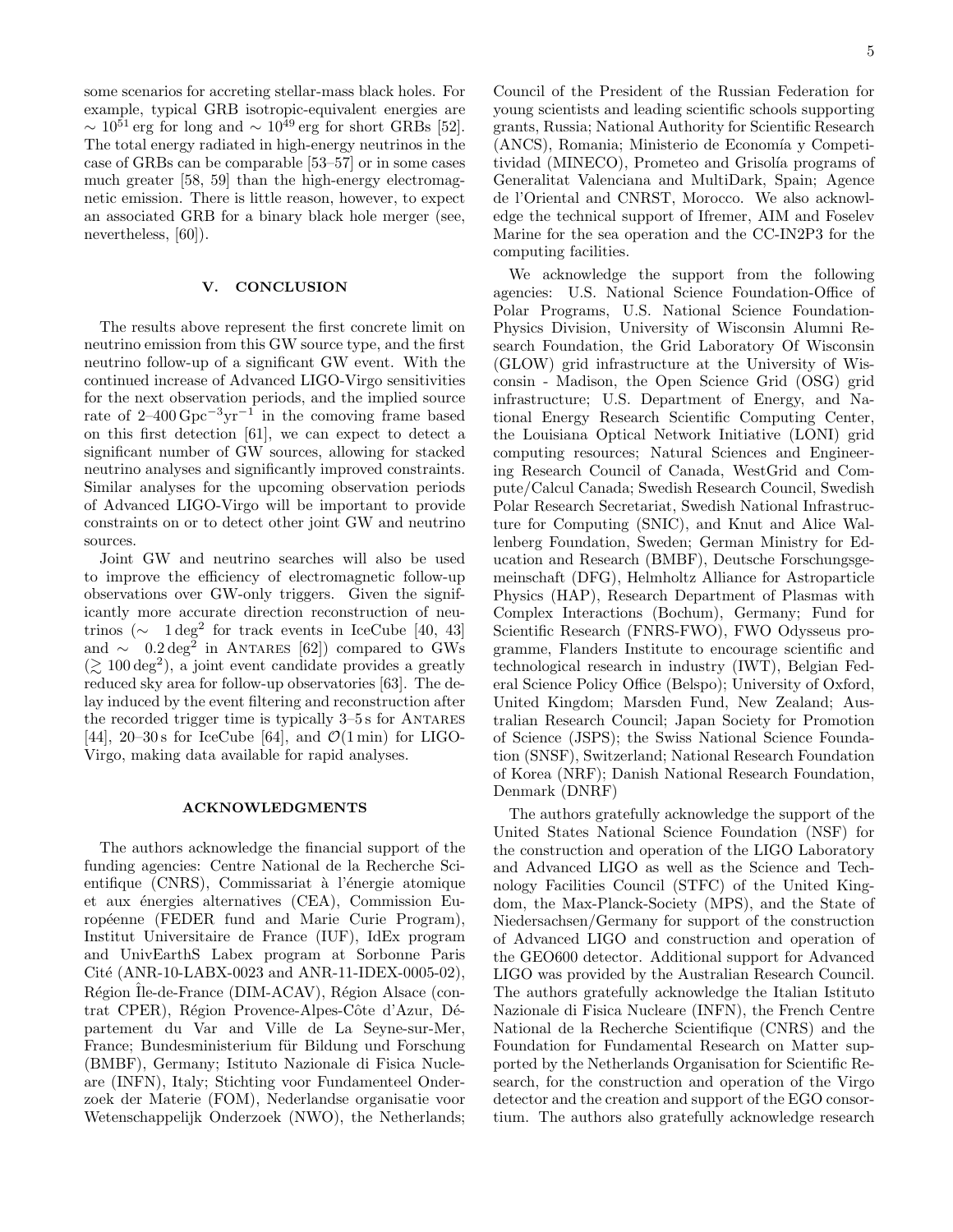support from these agencies as well as by the Council of Scientific and Industrial Research of India, Department of Science and Technology, India, Science & Engineering Research Board (SERB), India, Ministry of Human Resource Development, India, the Spanish Ministerio de Economía y Competitividad, the Conselleria d'Economia i Competitivitat and Conselleria d'Educació, Cultura i Universitats of the Govern de les Illes Balears, the National Science Centre of Poland, the European Commission, the Royal Society, the Scottish Funding Council, the Scottish Universities Physics Alliance, the Hungarian Scientific Research Fund (OTKA), the Lyon Institute of Origins (LIO), the National Research Foundation

- [1] J. Aasi et al., CQG **32**, 074001 (2015), 1411.4547.
- [2] B. P. Abbott et al., (2013), arXiv:1304.0670.
- [3] I. Bartos, P. Brady, and S. Márka, CQG 30, 123001 (2013), arXiv:1212.2289.
- [4] M. W. E. Smith et al., Astropart. Phys. 45, 56 (2013), arXiv:1211.5602.<br>[5] S. Ando *et al.*,
- Rev. Mod. Phys.85, 1401 (2013), 1203.5192.
- [6] X. Fan, C. Messenger, and I. S. Heng, Astrophys. J.795, 43 (2014), 1406.1544.
- [7] D. Eichler, M. Livio, T. Piran, and D. N. Schramm, Nature 340, 126 (1989).
- [8] S. E. Woosley, Astrophys. J.405, 273 (1993).
- [9] A. Achterberg *et al.*, Astropart. Phys. **26**, 155 (2006), astro-ph/0604450.
- [10] R. Abbasi et al., Nucl. Instrum. Meth. A **601**, 294 (2009).
- [11] R. Abbasi *et al.*, Nucl. Instrum. Meth. A **618**, 139 (2010), arXiv:1002.2442.
- [12] M. Ageron *et al.*, Nucl. Instrum. Meth. A **656**, 11 (2011), arXiv:1104.1607.
- [13] J. A. Aguilar et al., Nuclear Instruments and Methods in Physics Research A 570, 107 (2007), astro-ph/0610029.
- [14] J. A. Aguilar et al., Nuclear Instruments and Methods in Physics Research A 555, 132 (2005), physics/0510031.
- [15] S. Adrián-Martínez et al.,  $(2016)$ , arXiv:1601.07459.
- [16] M. G. Aartsen et al., (2014), arXiv:1412.5106.
- [17] M. G. Aartsen *et al.*, (2014), arXiv:1401.2046.
- [18] A. Avrorin et al., Nucl. Instrum. Meth. A 626-627, S13 (2011).
- [19] M. G. Aartsen et al., Phys. Rev. Lett. **113**, 101101 (2014), arXiv:1405.5303.
- [20] M. G. Aartsen et al., Phys. Rev. Lett.115, 081102 (2015), arXiv:1507.04005.
- [21] M. G. Aartsen et al., Phys. Rev. D91, 022001 (2015), arXiv:1410.1749.
- [22] M. G. Aartsen et al., Astrophys. J.809, 98 (2015), arXiv:1507.03991.
- [23] I. Bartos, C. Finley, A. Corsi, and S. Márka, Phys. Rev. Lett.107, 251101 (2011), arXiv:1108.3001.
- [24] S. Adrián-Martínez et al., JCAP 6, 008 (2013), arXiv:1205.3018.
- [25] M. G. Aartsen et al., Phys. Rev. D90, 102002 (2014), arXiv:1407.1042.
- [26] LIGO Scientific Collaboration and Virgo Collaboration, B. P. Abbott et al., Phys. Rev. Lett. 116, 061102 (2016).

[27] P. Mészáros, Ann. Rev. Astron. Astroph. 40, 137 (2002), astro-ph/0111170.

of Korea, Industry Canada and the Province of Ontario through the Ministry of Economic Development and Innovation, the Natural Science and Engineering Research Council Canada, Canadian Institute for Advanced Research, the Brazilian Ministry of Science, Technology, and Innovation, Russian Foundation for Basic Research, the Leverhulme Trust, the Research Corporation, Ministry of Science and Technology (MOST), Taiwan and the Kavli Foundation. The authors gratefully acknowledge the support of the NSF, STFC, MPS, INFN, CNRS and the State of Niedersachsen/Germany for provision of computational resources. This article has LIGO doc-

- [28] S. Klimenko, I. Yakushin, A. Mercer, and G. Mitselmakher, CQG 25, 114029 (2008), arXiv:0802.3232.
- [29] S. Klimenko et al., (2015), arXiv:1511.05999.
- [30] B. Abbott *et al.*, (2016), arXiv:1602.03843.

ument number LIGO-P1500271.

- [31] B. Abbott *et al.*, (2016), arXiv:1602.03839.
- [32] B. Abbott et al., (2016), arXiv:1602.03840.
- [33] J. Aasi et al., Phys. Rev. D88, 062001 (2013), arXiv:1304.1775.
- [34] J. Veitch et al., Phys. Rev. D91, 042003 (2015), arXiv:1409.7215.
- [35] B. Baret et al., Astropart. Phys. **35**, 1 (2011), arXiv:1101.4669.
- [36] S. Razzaque, P. Mészáros, and E. Waxman, Phys. Rev. D68, 083001 (2003), astro-ph/0303505.
- [37] I. Bartos, B. Dasgupta, and S. Márka, Phys. Rev. D86, 083007 (2012), 1206.0764.
- [38] I. Bartos and S. Márka, Phys. Rev. D90, 101301 (2014), 1409.1217.
- [39] M. G. Aartsen et al., Astrophys. J.796, 109 (2014).
- [40] M. G. Aartsen et al., J. Instrum. 9, P03009 (2014), arXiv:1311.4767.
- [41] IceCube Collaboration et al., (2015), arXiv:1506.07981.
- [42] R. Abbasi *et al.*, Astron. Astrophys. **535**, A109 (2011).
- [43] M. G. Aartsen *et al.*, Phys. Rev. D89, 102004 (2014).
- [44] S. Adrian-Martinez *et al.*, (2015), arXiv:1508.01180.
- [45] J. A. Aguilar *et al.*, Astropart. Phys. **34**, 652 (2011), arXiv:1105.4116.
- [46] S. Adrián-Martínez et al., Eur. Phys. J. C  $73$ , 2606 (2013).
- [47] B. Baret et al., Phys. Rev. D85, 103004 (2012), arXiv:1112.1140.
- [48] U. Jacob and T. Piran, Nature Physics 3, 87 (2007), hep-ph/0607145.
- [49] B. Abbott et al., (2016), arXiv:1602.03841.
- [50] A. Kappes, J. Hinton, C. Stegmann, and F. A. Aharonian, Journal of Physics Conference Series 60, 243 (2007).
- [51] S. Adrián-Martínez et al.,  $(2015)$ , arXiv:1511.02149.
- [52] P. Mészáros, Rep. Prog. Phys. 69, 2259 (2006), astroph/0605208.
- [53] P. Mészáros, (2015), arXiv:1511.01396.
- [54] J. N. Bahcall and P. Mészáros, Physical Review Letters 85, 1362 (2000), hep-ph/0004019.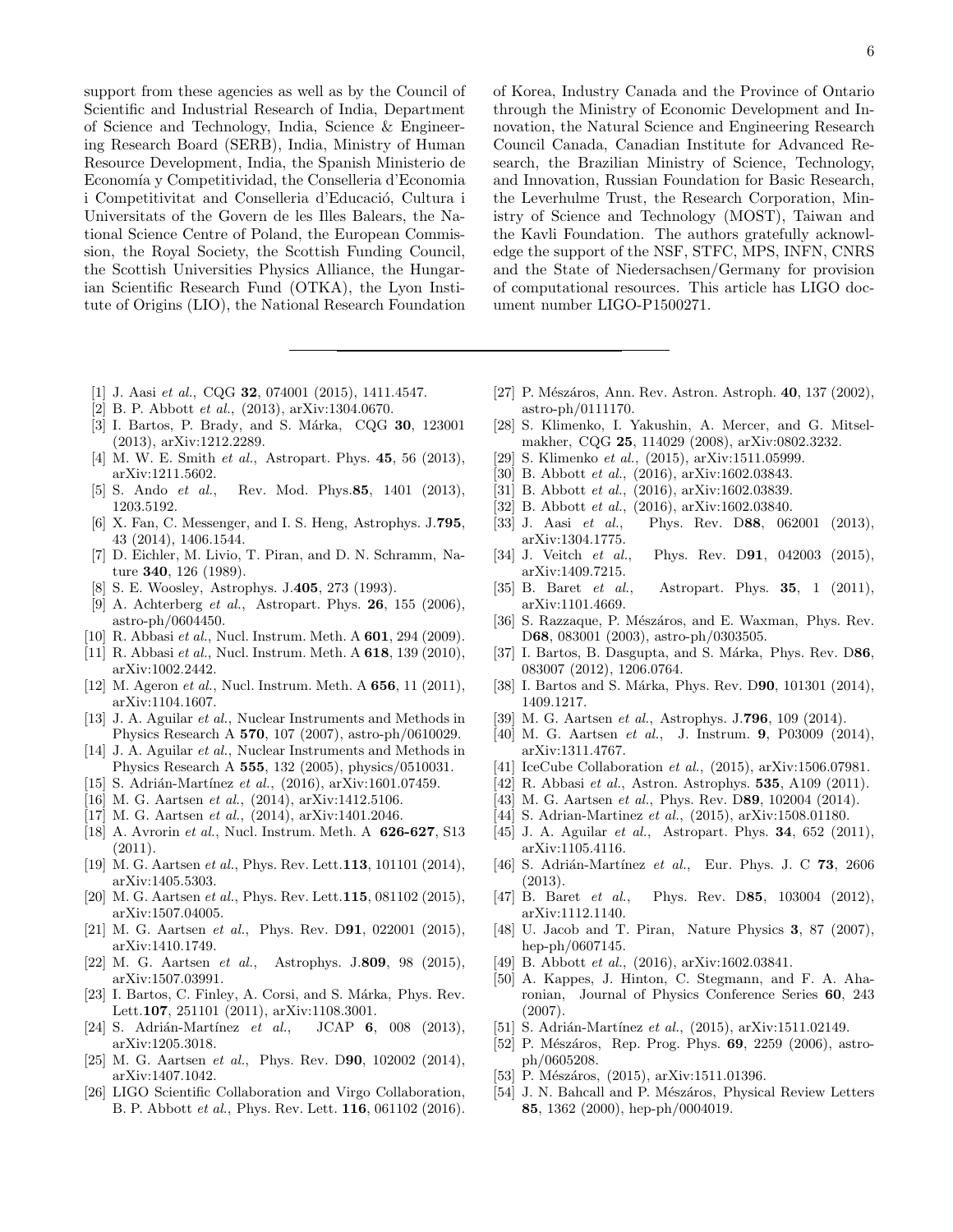- [55] I. Bartos, A. M. Beloborodov, K. Hurley, and S. Márka, Phys. Rev. Lett.110, 241101 (2013), arXiv:1301.4232.
- [56] K. Murase, K. Kashiyama, and P. Mészáros, Physical Review Letters 111, 131102 (2013), 1301.4236.
- [57] K. Murase, B. Dasgupta, and T. A. Thompson, Phys. Rev. D89, 043012 (2014), 1303.2612.
- [58] P. Mészáros and E. Waxman, Physical Review Letters 87, 171102 (2001), astro-ph/0103275.
- [59] K. Murase and K. Ioka, Physical Review Letters 111, 121102 (2013), 1306.2274.
- [60] V. Connaughton et al., ArXiv e-prints (2016), 1602.03920.
- [61] B. Abbott et al., (2016), arXiv:1602.03842.
- [62] S. Adrián-Martínez et al., Astrophys. J. Lett. 786, L5 (2014).
- [63] S. Nissanke, M. Kasliwal, and A. Georgieva, Astrophys. J.767, 124 (2013), arXiv:1210.6362.
- [64] M. G. Aartsen et al., (2015), arXiv:1510.05222.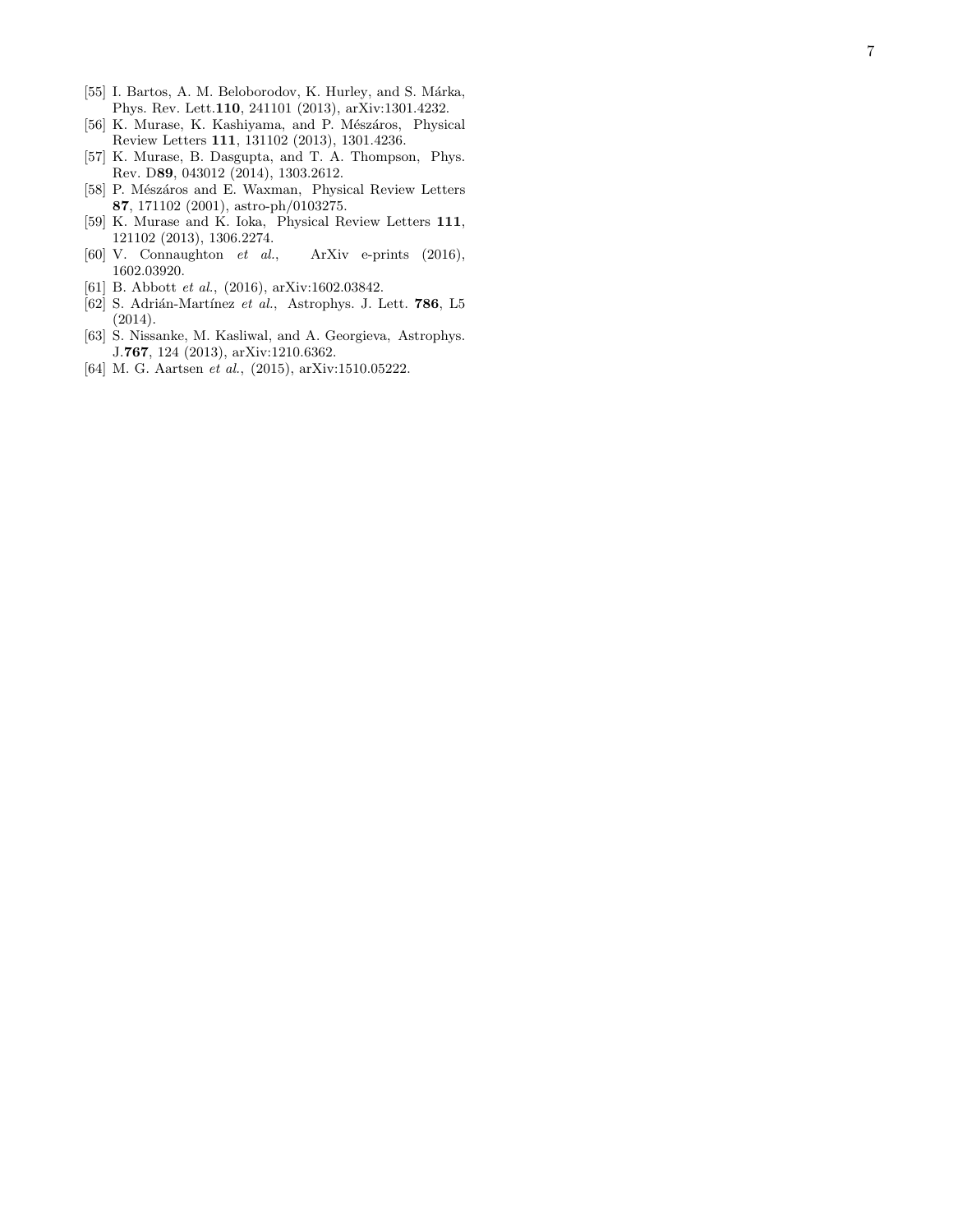## Authors

S. Adrián-Martínez,<sup>1</sup> A. Albert,<sup>2</sup> M. André,<sup>3</sup> G. Anton,<sup>4</sup> M. Ardid,<sup>1</sup> J.-J. Aubert,<sup>5</sup> T. Avgitas,<sup>6</sup> B. Baret,<sup>6</sup> J. Barrios-Martí,<sup>7</sup> S. Basa,<sup>8</sup> V. Bertin,<sup>5</sup> S. Biagi,<sup>9</sup> R. Bormuth,<sup>10, 11</sup> M.C. Bouwhuis,<sup>10</sup> R. Bruijn,<sup>10, 12</sup> J. Brunner,<sup>5</sup> J. Busto,<sup>5</sup> A. Capone,<sup>13, 14</sup> L. Caramete,<sup>15</sup> J. Carr,<sup>5</sup> S. Celli,<sup>13, 14</sup> T. Chiarusi,<sup>16</sup> M. Circella,<sup>17</sup> A. Coleiro,<sup>6</sup> R. Coniglione,<sup>9</sup> H. Costantini,<sup>5</sup> P. Coyle,<sup>5</sup> A. Creusot,<sup>6</sup> A. Deschamps,<sup>18</sup> G. De Bonis,<sup>13,14</sup> C. Distefano,<sup>9</sup> C. Donzaud, <sup>6, 19</sup> D. Dornic, <sup>5</sup> D. Drouhin, <sup>2</sup> T. Eberl, <sup>4</sup> I. El Bojaddaini, <sup>20</sup> D. Elsässer, <sup>21</sup> A. Enzenhöfer, <sup>4</sup> K. Fehn, <sup>4</sup> I. Felis,<sup>22</sup> L.A. Fusco,<sup>23, 16</sup> S. Galatà,<sup>6</sup> P. Gay,<sup>24, 25</sup> S. Geißelsöder,<sup>4</sup> K. Geyer,<sup>4</sup> V. Giordano,<sup>26</sup> A. Gleixner,<sup>4</sup> H. Glotin,  $27,28$  R. Gracia-Ruiz, <sup>6</sup> K. Graf, <sup>4</sup> S. Hallmann, <sup>4</sup> H. van Haren, <sup>29</sup> A.J. Heijboer, <sup>10</sup> Y. Hello, <sup>18</sup> J.J. Hernández-Rey,<sup>7</sup> J. Hößl,<sup>4</sup> J. Hofestädt,<sup>4</sup> C. Hugon,<sup>30, 31</sup> G. Illuminati,<sup>13, 14</sup> C.W James,<sup>4</sup> M. de Jong,<sup>10, 11</sup> M. Jongen,<sup>10</sup> M. Kadler,<sup>21</sup> O. Kalekin,<sup>4</sup> U. Katz,<sup>4</sup> D. Kießling,<sup>4</sup> A. Kouchner,<sup>6, 28</sup> M. Kreter,<sup>21</sup> I. Kreykenbohm,<sup>32</sup> V. Kulikovskiy,  $9,33$  C. Lachaud,  $6$  R. Lahmann,  $4$  D. Lefèvre,  $34$  E. Leonora,  $26,35$  S. Loucatos,  $36,6$  M. Marcelin,  $8$ A. Margiotta,<sup>23, 16</sup> A. Marinelli,<sup>37, 38</sup> J.A. Martínez-Mora,<sup>1</sup> A. Mathieu,<sup>5</sup> K. Melis,<sup>12</sup> T. Michael,<sup>10</sup> P. Migliozzi,<sup>39</sup> A. Moussa,<sup>20</sup> C. Mueller,<sup>21</sup> E. Nezri,<sup>8</sup> G.E. Păvălaș,<sup>15</sup> C. Pellegrino,<sup>23, 16</sup> C. Perrina,<sup>13, 14</sup> P. Piattelli,<sup>9</sup> V. Popa,<sup>15</sup> T. Pradier,<sup>40</sup> C. Racca,<sup>2</sup> G. Riccobene,<sup>9</sup> K. Roensch,<sup>4</sup> M. Saldaña,<sup>1</sup> D. F. E. Samtleben,<sup>10, 11</sup> M. Sanguineti,<sup>30, 31</sup> P. Sapienza,<sup>9</sup> J. Schnabel,<sup>4</sup> F. Schüssler,<sup>36</sup> T. Seitz,<sup>4</sup> C. Sieger,<sup>4</sup> M. Spurio,<sup>23, 16</sup> Th. Stolarczyk,<sup>36</sup> A. Sánchez-Losa,<sup>7, 41</sup> M. Taiuti,<sup>30, 31</sup> A. Trovato,<sup>9</sup> M. Tselengidou,<sup>4</sup> D. Turpin,<sup>5</sup> C. Tönnis,<sup>7</sup> B. Vallage,<sup>36, 25</sup> C. Vallée,<sup>5</sup> V. Van Elewyck,<sup>6</sup> D. Vivolo,<sup>39, 42</sup> S. Wagner,<sup>4</sup> J. Wilms,<sup>32</sup> J.D. Zornoza,<sup>7</sup> and J. Zúñiga<sup>7</sup> (The Antares Collaboration) M. G. Aartsen,  $^{44}$  K. Abraham,  $^{74}$  M. Ackermann,  $^{91}$  J. Adams,  $^{58}$  J. A. Aguilar,  $^{54}$  M. Ahlers,  $^{71}$  M. Ahrens,  $^{81}$ D. Altmann,<sup>4</sup> T. Anderson,<sup>87</sup> I. Ansseau,<sup>54</sup> G. Anton,<sup>4</sup> M. Archinger,<sup>72</sup> C. Arguelles,<sup>56</sup> T. C. Arlen,<sup>87</sup> J. Auffenberg,<sup>43</sup> X. Bai,<sup>79</sup> S. W. Barwick,<sup>68</sup> V. Baum,<sup>72</sup> R. Bay,<sup>49</sup> J. J. Beatty,<sup>60, 61</sup> J. Becker Tjus,<sup>52</sup> K.-H. Becker, <sup>90</sup> E. Beiser, <sup>71</sup> S. BenZvi, <sup>88</sup> P. Berghaus, <sup>91</sup> D. Berley, <sup>59</sup> E. Bernardini, <sup>91</sup> A. Bernhard, <sup>74</sup> D. Z. Besson, <sup>69</sup> G. Binder, <sup>50, 49</sup> D. Bindig, <sup>90</sup> M. Bissok, <sup>43</sup> E. Blaufuss, <sup>59</sup> J. Blumenthal, <sup>43</sup> D. J. Boersma, <sup>89</sup> C. Bohm, <sup>81</sup> M. Börner, <sup>63</sup> F. Bos, <sup>52</sup> D. Bose, <sup>83</sup> S. Böser, <sup>72</sup> O. Botner, <sup>89</sup> J. Braun, <sup>71</sup> L. Brayeur, <sup>55</sup> H.-P. Bretz, <sup>91</sup> N. Buzinsky, <sup>65</sup> J. Casey, <sup>47</sup> M. Casier, <sup>55</sup> E. Cheung, <sup>59</sup> D. Chirkin, <sup>71</sup> A. Christov, <sup>66</sup> K. Clark, <sup>84</sup> L. Classen, <sup>4</sup> S. Coenders,<sup>74</sup> G. H. Collin,<sup>56</sup> J. M. Conrad,<sup>56</sup> D. F. Cowen,<sup>87, 86</sup> A. H. Cruz Silva,<sup>91</sup> J. Daughhetee,<sup>47</sup> J. C. Davis,<sup>60</sup> M. Day,<sup>71</sup> J. P. A. M. de André,<sup>64</sup> C. De Clercq,<sup>55</sup> E. del Pino Rosendo,<sup>72</sup> H. Dembinski,<sup>75</sup> S. De Ridder,<sup>67</sup> P. Desiati,<sup>71</sup> K. D. de Vries,<sup>55</sup> G. de Wasseige,<sup>55</sup> M. de With,<sup>51</sup> T. DeYoung,<sup>64</sup> J. C. Díaz-Vélez,<sup>71</sup> V. di Lorenzo,<sup>72</sup> H. Dujmovic, <sup>83</sup> J. P. Dumm, <sup>81</sup> M. Dunkman, <sup>87</sup> B. Eberhardt, <sup>72</sup> T. Ehrhardt, <sup>72</sup> B. Eichmann, <sup>52</sup> S. Euler, <sup>89</sup> P. A. Evenson,<sup>75</sup> S. Fahey,<sup>71</sup> A. R. Fazely,<sup>48</sup> J. Feintzeig,<sup>71</sup> J. Felde,<sup>59</sup> K. Filimonov,<sup>49</sup> C. Finley,<sup>81</sup> S. Flis,<sup>81</sup> C.-C. Fösig,<sup>72</sup> T. Fuchs,<sup>63</sup> T. K. Gaisser,<sup>75</sup> R. Gaior,<sup>57</sup> J. Gallagher,<sup>70</sup> L. Gerhardt,<sup>50,49</sup> K. Ghorbani,<sup>71</sup> D. Gier,<sup>43</sup> L. Gladstone,<sup>71</sup> M. Glagla,<sup>43</sup> T. Glüsenkamp,<sup>91</sup> A. Goldschmidt,<sup>50</sup> G. Golup,<sup>55</sup> J. G. Gonzalez,<sup>75</sup> D. Góra,<sup>91</sup> D. Grant,<sup>65</sup> Z. Griffith,<sup>71</sup> C. Ha,<sup>50,49</sup> C. Haack,<sup>43</sup> A. Haj Ismail,<sup>67</sup> A. Hallgren,<sup>89</sup> F. Halzen,<sup>71</sup> E. Hansen,<sup>62</sup> B. Hansmann,<sup>43</sup> T. Hansmann,<sup>43</sup> K. Hanson,<sup>71</sup> D. Hebecker,<sup>51</sup> D. Heereman,<sup>54</sup> K. Helbing,<sup>90</sup> R. Hellauer,<sup>59</sup> S. Hickford,<sup>90</sup> J. Hignight,<sup>64</sup> G. C. Hill,<sup>44</sup> K. D. Hoffman,<sup>59</sup> R. Hoffmann,<sup>90</sup> K. Holzapfel,<sup>74</sup> A. Homeier,<sup>53</sup> K. Hoshina,<sup>71</sup> F. Huang,<sup>87</sup> M. Huber,<sup>74</sup> W. Huelsnitz,<sup>59</sup> P. O. Hulth,<sup>81</sup> K. Hultqvist,<sup>81</sup> S. In,<sup>83</sup> A. Ishihara,<sup>57</sup> E. Jacobi, <sup>91</sup> G. S. Japaridze, <sup>46</sup> M. Jeong, <sup>83</sup> K. Jero, <sup>71</sup> B. J. P. Jones, <sup>56</sup> M. Jurkovic, <sup>74</sup> A. Kappes, <sup>4</sup> T. Karg, <sup>91</sup> A. Karle,<sup>71</sup> U. Katz,<sup>4</sup> M. Kauer,<sup>71, 76</sup> A. Keivani,<sup>87</sup> J. L. Kelley,<sup>71</sup> J. Kemp,<sup>43</sup> A. Kheirandish,<sup>71</sup> M. Kim,<sup>83</sup> T. Kintscher,<sup>91</sup> J. Kiryluk,<sup>82</sup> S. R. Klein,<sup>50, 49</sup> G. Kohnen,<sup>73</sup> R. Koirala,<sup>75</sup> H. Kolanoski,<sup>51</sup> R. Konietz,<sup>43</sup> L. Köpke,<sup>72</sup> C. Kopper,<sup>65</sup> S. Kopper,<sup>90</sup> D. J. Koskinen,<sup>62</sup> M. Kowalski,<sup>51, 91</sup> K. Krings,<sup>74</sup> G. Kroll,<sup>72</sup> M. Kroll,<sup>52</sup> G. Krückl,<sup>72</sup> J. Kunnen,  $55 S.$  Kunwar,  $91 N.$  Kurahashi,  $78 T.$  Kuwabara,  $57 M.$  Labare,  $67 J.$  L. Lanfranchi,  $87 M.$  J. Larson,  $62$ D. Lennarz, <sup>64</sup> M. Lesiak-Bzdak, <sup>82</sup> M. Leuermann, <sup>43</sup> J. Leuner, <sup>43</sup> L. Lu, <sup>57</sup> J. Lünemann, <sup>55</sup> J. Madsen, <sup>80</sup> G. Maggi,<sup>55</sup> K. B. M. Mahn,<sup>64</sup> M. Mandelartz,<sup>52</sup> R. Maruyama,<sup>76</sup> K. Mase,<sup>57</sup> H. S. Matis,<sup>50</sup> R. Maunu,<sup>59</sup> F. McNally,<sup>71</sup> K. Meagher,<sup>54</sup> M. Medici,<sup>62</sup> M. Meier,<sup>63</sup> A. Meli,<sup>67</sup> T. Menne,<sup>63</sup> G. Merino,<sup>71</sup> T. Meures,<sup>54</sup> S. Miarecki,  $50, 49$  E. Middell,  $91$  L. Mohrmann,  $91$  T. Montaruli,  $66$  R. Morse,  $71$  R. Nahnhauer,  $91$  U. Naumann,  $90$ G. Neer, <sup>64</sup> H. Niederhausen, <sup>82</sup> S. C. Nowicki, <sup>65</sup> D. R. Nygren, <sup>50</sup> A. Obertacke Pollmann, <sup>90</sup> A. Olivas, <sup>59</sup> A. Omairat,<sup>90</sup> A. O'Murchadha,<sup>54</sup> T. Palczewski,<sup>85</sup> H. Pandya,<sup>75</sup> D. V. Pankova,<sup>87</sup> L. Paul,<sup>43</sup> J. A. Pepper,<sup>85</sup> C. Pérez de los Heros,  $89$  C. Pfendner,  $60$  D. Pieloth,  $63$  E. Pinat,  $54$  J. Posselt,  $90$  P. B. Price,  $49$  G. T. Przybylski,  $50$ M. Quinnan,<sup>87</sup> C. Raab,<sup>54</sup> L. Rädel,<sup>43</sup> M. Rameez,<sup>66</sup> K. Rawlins,<sup>45</sup> R. Reimann,<sup>43</sup> M. Relich,<sup>57</sup> E. Resconi,<sup>74</sup> W. Rhode,<sup>63</sup> M. Richman,<sup>78</sup> S. Richter,<sup>71</sup> B. Riedel,<sup>65</sup> S. Robertson,<sup>44</sup> M. Rongen,<sup>43</sup> C. Rott,<sup>83</sup> T. Ruhe,<sup>63</sup> D. Ryckbosch,<sup>67</sup> L. Sabbatini,<sup>71</sup> H.-G. Sander,<sup>72</sup> A. Sandrock,<sup>63</sup> J. Sandroos,<sup>72</sup> S. Sarkar,<sup>62,77</sup> K. Schatto,<sup>72</sup> M. Schimp,<sup>43</sup> P. Schlunder,<sup>63</sup> T. Schmidt,<sup>59</sup> S. Schoenen,<sup>43</sup> S. Schöneberg,<sup>52</sup> A. Schönwald,<sup>91</sup> L. Schumacher,<sup>43</sup>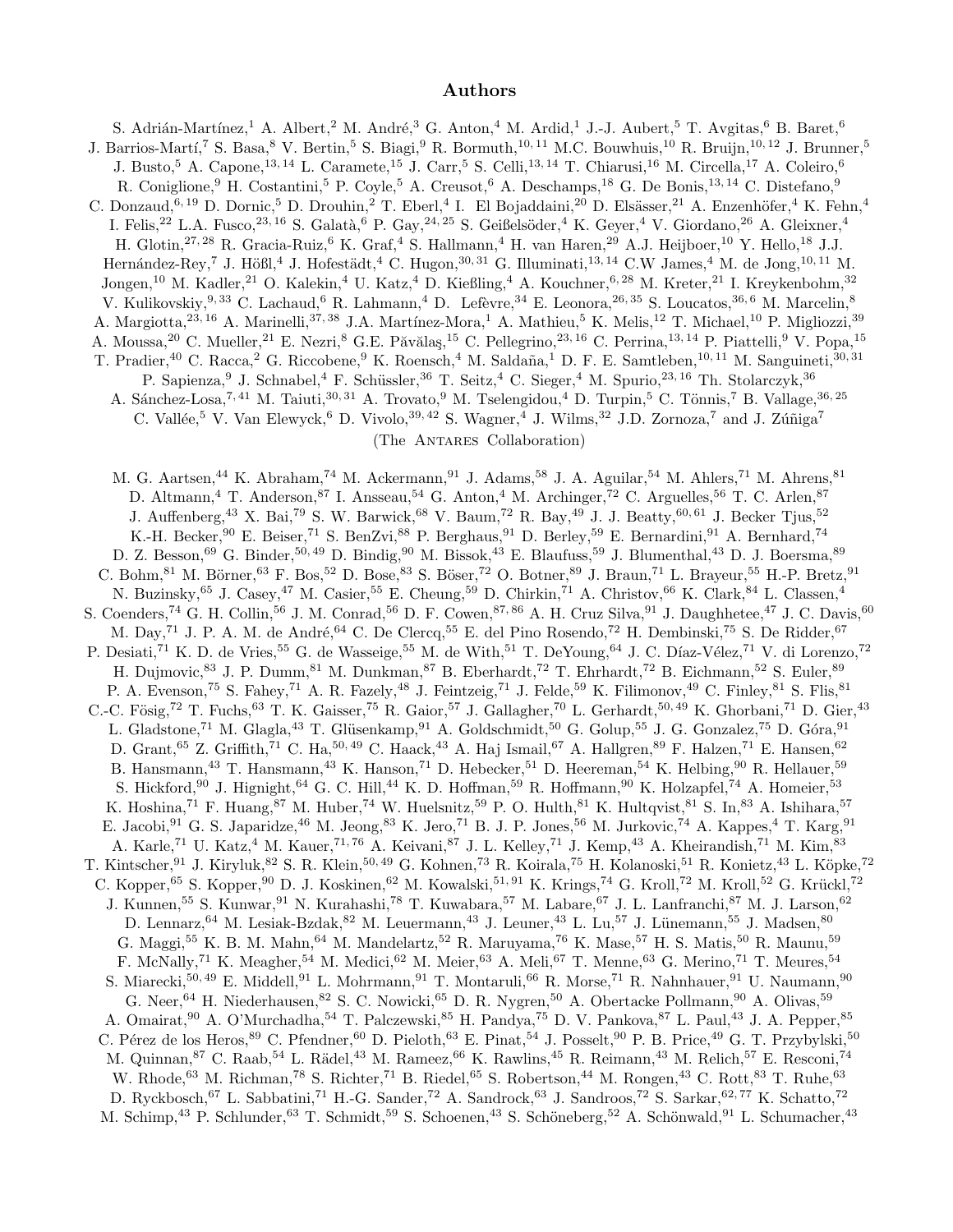D. Seckel,<sup>75</sup> S. Seunarine,<sup>80</sup> D. Soldin,<sup>90</sup> M. Song,<sup>59</sup> G. M. Spiczak,<sup>80</sup> C. Spiering,<sup>91</sup> M. Stahlberg,<sup>43</sup> M. Stamatikos,<sup>60</sup> T. Stanev,<sup>75</sup> A. Stasik,<sup>91</sup> A. Steuer,<sup>72</sup> T. Stezelberger,<sup>50</sup> R. G. Stokstad,<sup>50</sup> A. Stößl,<sup>91</sup> R. Ström,<sup>89</sup> N. L. Strotjohann,<sup>91</sup> G. W. Sullivan,<sup>59</sup> M. Sutherland,<sup>60</sup> H. Taavola,<sup>89</sup> I. Taboada,<sup>47</sup> J. Tatar,<sup>50,49</sup> S. Ter-Antonyan,<sup>48</sup> A. Terliuk,<sup>91</sup> G. Tešić,<sup>87</sup> S. Tilav,<sup>75</sup> P. A. Toale,<sup>85</sup> M. N. Tobin,<sup>71</sup> S. Toscano,<sup>55</sup> D. Tosi,<sup>71</sup> M. Tselengidou,<sup>4</sup> A. Turcati,<sup>74</sup> E. Unger,<sup>89</sup> M. Usner,<sup>91</sup> S. Vallecorsa,<sup>66</sup> J. Vandenbroucke,<sup>71</sup> N. van Eijndhoven,<sup>55</sup> S. Vanheule,<sup>67</sup> J. van Santen,<sup>91</sup> J. Veenkamp,<sup>74</sup> M. Vehring,<sup>43</sup> M. Voge,<sup>53</sup> M. Vraeghe,<sup>67</sup> C. Walck,<sup>81</sup> A. Wallace,<sup>44</sup> M. Wallraff,<sup>43</sup> N. Wandkowsky,<sup>71</sup> Ch. Weaver,<sup>65</sup> C. Wendt,<sup>71</sup> S. Westerhoff,<sup>71</sup> B. J. Whelan,<sup>44</sup> K. Wiebe,<sup>72</sup> C. H. Wiebusch,<sup>43</sup> L. Wille,<sup>71</sup> D. R. Williams,<sup>85</sup> L. Wills,<sup>78</sup> H. Wissing,<sup>59</sup> M. Wolf,<sup>81</sup> T. R. Wood,<sup>65</sup> K. Woschnagg,<sup>49</sup> D. L. Xu,<sup>71</sup> X. W. Xu,<sup>48</sup> Y. Xu,<sup>82</sup> J. P. Yanez,<sup>91</sup> G. Yodh,<sup>68</sup> S. Yoshida,<sup>57</sup> and M. Zoll<sup>81</sup> (The IceCube Collaboration)

B. P. Abbott, <sup>92</sup> R. Abbott, <sup>92</sup> T. D. Abbott, <sup>93</sup> M. R. Abernathy, <sup>92</sup> F. Acernese, <sup>94, 95</sup> K. Ackley, <sup>96</sup> C. Adams, <sup>97</sup> T. Adams,<sup>98</sup> P. Addesso,<sup>94</sup> R. X. Adhikari,<sup>92</sup> V. B. Adya,<sup>99</sup> C. Affeldt,<sup>99</sup> M. Agathos,<sup>100</sup> K. Agatsuma,<sup>100</sup> N. Aggarwal,<sup>101</sup> O. D. Aguiar,<sup>102</sup> L. Aiello,103, 104 A. Ain,<sup>105</sup> P. Ajith,<sup>106</sup> B. Allen,99, 107, 108 A. Allocca,109, 110 P. A. Altin,<sup>111</sup> S. B. Anderson,<sup>92</sup> W. G. Anderson,<sup>107</sup> K. Arai,<sup>92</sup> M. C. Araya,<sup>92</sup> C. C. Arceneaux,<sup>112</sup> J. S. Areeda,<sup>113</sup> N. Arnaud,<sup>114</sup> K. G. Arun,<sup>115</sup> S. Ascenzi,<sup>116,104</sup> G. Ashton,<sup>117</sup> M. Ast,<sup>118</sup> S. M. Aston,<sup>97</sup> P. Astone,<sup>119</sup> P. Aufmuth,<sup>99</sup> C. Aulbert,<sup>99</sup> S. Babak,<sup>120</sup> P. Bacon,<sup>121</sup> M. K. M. Bader,<sup>100</sup> P. T. Baker,<sup>122</sup> F. Baldaccini,123, 124 G. Ballardin,<sup>125</sup> S. W. Ballmer,<sup>126</sup> J. C. Barayoga,<sup>92</sup> S. E. Barclay,<sup>127</sup> B. C. Barish,<sup>92</sup> D. Barker,<sup>128</sup> F. Barone,<sup>94, 95</sup> B. Barr,<sup>127</sup> L. Barsotti,<sup>101</sup> M. Barsuglia,<sup>121</sup> D. Barta,<sup>129</sup> J. Bartlett,<sup>128</sup> I. Bartos,<sup>130</sup> R. Bassiri,<sup>131</sup> A. Basti,<sup>109,110</sup> J. C. Batch,<sup>128</sup> C. Baune,<sup>99</sup> V. Bavigadda,<sup>125</sup> M. Bazzan,<sup>132,133</sup> B. Behnke,<sup>120</sup> M. Bejger,<sup>134</sup> A. S. Bell,<sup>127</sup> C. J. Bell,<sup>127</sup> B. K. Berger,<sup>92</sup> J. Bergman,<sup>128</sup> G. Bergmann,<sup>99</sup> C. P. L. Berry,<sup>135</sup> D. Bersanetti,<sup>136, 137</sup> A. Bertolini,<sup>100</sup> J. Betzwieser,<sup>97</sup> S. Bhagwat,<sup>126</sup> R. Bhandare,<sup>138</sup> I. A. Bilenko,<sup>139</sup> G. Billingsley,<sup>92</sup> J. Birch,<sup>97</sup> R. Birney,<sup>140</sup> S. Biscans,<sup>101</sup> A. Bisht,<sup>99, 108</sup> M. Bitossi,<sup>125</sup> C. Biwer,<sup>126</sup> M. A. Bizouard,<sup>114</sup> J. K. Blackburn,<sup>92</sup> C. D. Blair,<sup>141</sup> D. G. Blair,<sup>141</sup> R. M. Blair,<sup>128</sup> S. Bloemen,<sup>142</sup> O. Bock,<sup>99</sup> T. P. Bodiya,<sup>101</sup> M. Boer,<sup>143</sup> G. Bogaert,<sup>143</sup> C. Bogan,<sup>99</sup> A. Bohe,<sup>120</sup> P. Bojtos,<sup>144</sup> C. Bond,<sup>135</sup> F. Bondu,<sup>145</sup> R. Bonnand, <sup>98</sup> B. A. Boom, <sup>100</sup> R. Bork, <sup>92</sup> V. Boschi, <sup>109, 110</sup> S. Bose, <sup>146, 105</sup> Y. Bouffanais, <sup>121</sup> A. Bozzi, <sup>125</sup> C. Bradaschia,<sup>110</sup> P. R. Brady,<sup>107</sup> V. B. Braginsky,<sup>139</sup> M. Branchesi,147, 148 J. E. Brau,<sup>149</sup> T. Briant,<sup>150</sup> A. Brillet,<sup>143</sup> M. Brinkmann,<sup>99</sup> V. Brisson,<sup>114</sup> P. Brockill,<sup>107</sup> A. F. Brooks,<sup>92</sup> D. D. Brown,<sup>135</sup> N. M. Brown,<sup>101</sup> C. C. Buchanan, <sup>93</sup> A. Buikema, <sup>101</sup> T. Bulik, <sup>151</sup> H. J. Bulten, <sup>152, 100</sup> A. Buonanno, <sup>120, 153</sup> D. Buskulic, <sup>98</sup> C. Buy,<sup>121</sup> R. L. Byer,<sup>131</sup> L. Cadonati,<sup>154</sup> G. Cagnoli,<sup>155, 156</sup> C. Cahillane,<sup>92</sup> T. Callister,<sup>92</sup> E. Calloni,<sup>157, 95</sup> J. B. Camp,<sup>158</sup> K. C. Cannon,<sup>159</sup> J. Cao,<sup>160</sup> C. D. Capano,<sup>99</sup> E. Capocasa,<sup>121</sup> F. Carbognani,<sup>125</sup> S. Caride,<sup>161</sup> J. Casanueva Diaz,<sup>114</sup> C. Casentini,<sup>116, 104</sup> S. Caudill,<sup>107</sup> F. Cavalier,<sup>114</sup> R. Cavalieri,<sup>125</sup> G. Cella,<sup>110</sup> C. B. Cepeda,<sup>92</sup> L. Cerboni Baiardi,<sup>147, 148</sup> G. Cerretani,<sup>109, 110</sup> E. Cesarini,<sup>116, 104</sup> R. Chakraborty,<sup>92</sup> T. Chalermsongsak,<sup>92</sup> S. J. Chamberlin,<sup>162</sup> M. Chan,<sup>127</sup> S. Chao,<sup>163</sup> P. Charlton,<sup>164</sup> E. Chassande-Mottin,<sup>121</sup> H. Y. Chen,<sup>165</sup> Y. Chen,<sup>166</sup> C. Cheng,<sup>163</sup> A. Chincarini,<sup>137</sup> A. Chiummo,<sup>125</sup> H. S. Cho,<sup>167</sup> M. Cho,<sup>153</sup> J. H. Chow,<sup>111</sup> N. Christensen,<sup>168</sup> Q. Chu,<sup>141</sup> S. Chua,<sup>150</sup> S. Chung,<sup>141</sup> G. Ciani,<sup>96</sup> F. Clara,<sup>128</sup> J. A. Clark,<sup>154</sup> F. Cleva,<sup>143</sup> E. Coccia,116, 103, 104 P.-F. Cohadon,<sup>150</sup> A. Colla,<sup>169, 119</sup> C. G. Collette,<sup>170</sup> L. Cominsky,<sup>171</sup> M. Constancio Jr.,<sup>102</sup> A. Conte,<sup>169, 119</sup> L. Conti,<sup>133</sup> D. Cook,<sup>128</sup> T. R. Corbitt,<sup>93</sup> N. Cornish,<sup>122</sup> A. Corsi,<sup>161</sup> S. Cortese,<sup>125</sup> C. A. Costa,<sup>102</sup> M. W. Coughlin,<sup>168</sup> S. B. Coughlin,<sup>172</sup> J.-P. Coulon,<sup>143</sup> S. T. Countryman,<sup>130</sup> P. Couvares,<sup>92</sup> E. E. Cowan,<sup>154</sup> D. M. Coward,<sup>141</sup> M. J. Cowart,<sup>97</sup> D. C. Coyne,<sup>92</sup> R. Coyne,<sup>161</sup> K. Craig,<sup>127</sup> J. D. E. Creighton,<sup>107</sup> J. Cripe,<sup>93</sup> S. G. Crowder,<sup>173</sup> A. Cumming,<sup>127</sup> L. Cunningham,<sup>127</sup> E. Cuoco,<sup>125</sup> T. Dal Canton,<sup>99</sup> S. L. Danilishin,<sup>127</sup> S. D'Antonio,<sup>104</sup> K. Danzmann,<sup>108, 99</sup> N. S. Darman,<sup>174</sup> V. Dattilo,<sup>125</sup> I. Dave,<sup>138</sup> H. P. Daveloza,<sup>175</sup> M. Davier,<sup>114</sup> G. S. Davies,<sup>127</sup> E. J. Daw,<sup>176</sup> R. Day,<sup>125</sup> D. DeBra,<sup>131</sup> G. Debreczeni,<sup>129</sup> J. Degallaix,<sup>156</sup> M. De Laurentis,<sup>157,95</sup> W. Del Pozzo,<sup>135</sup> T. Denker,<sup>99, 108</sup> H. Dereli,<sup>143</sup> V. Dergachev,<sup>92</sup> R. T. DeRosa,<sup>97</sup> R. De Rosa,<sup>157, 95</sup> R. DeSalvo,<sup>177</sup> S. Dhurandhar,  $^{105}$  L. Di Fiore,  $^{95}$  M. Di Giovanni,  $^{169, 119}$  A. Di Lieto,  $^{109, 110}$  S. Di Pace,  $^{169, 119}$  I. Di Palma,  $^{120, 99}$ A. Di Virgilio,<sup>110</sup> G. Dojcinoski,<sup>178</sup> V. Dolique,<sup>156</sup> F. Donovan,<sup>101</sup> K. L. Dooley,<sup>112</sup> S. Doravari,<sup>97,99</sup> R. Douglas,<sup>127</sup> T. P. Downes,<sup>107</sup> M. Drago,99, 179, 180 R. W. P. Drever,<sup>92</sup> J. C. Driggers,<sup>128</sup> Z. Du,<sup>160</sup> M. Ducrot,<sup>98</sup> S. E. Dwyer,<sup>128</sup> T. B. Edo,<sup>176</sup> M. C. Edwards,<sup>168</sup> A. Effler,<sup>97</sup> H.-B. Eggenstein,<sup>99</sup> P. Ehrens,<sup>92</sup> J. Eichholz,<sup>96</sup> S. S. Eikenberry,<sup>96</sup> W. Engels,<sup>166</sup> R. C. Essick,<sup>101</sup> T. Etzel,<sup>92</sup> M. Evans,<sup>101</sup> T. M. Evans,<sup>97</sup> R. Everett,<sup>162</sup> M. Factourovich,<sup>130</sup> V. Fafone,<sup>116, 104, 103</sup> H. Fair,<sup>126</sup> S. Fairhurst,<sup>181</sup> X. Fan,<sup>160</sup> Q. Fang,<sup>141</sup> S. Farinon,<sup>137</sup> B. Farr,<sup>165</sup> W. M. Farr,<sup>135</sup> M. Favata,<sup>178</sup> M. Fays,<sup>181</sup> H. Fehrmann,<sup>99</sup> M. M. Fejer,<sup>131</sup> I. Ferrante,109, 110 E. C. Ferreira,<sup>102</sup> F. Ferrini,<sup>125</sup> F. Fidecaro,<sup>109, 110</sup> I. Fiori,<sup>125</sup> D. Fiorucci,<sup>121</sup> R. P. Fisher,<sup>126</sup> R. Flaminio,<sup>156, 182</sup> M. Fletcher,<sup>127</sup> J.-D. Fournier,<sup>143</sup> S. Franco,<sup>114</sup> S. Frasca,<sup>169, 119</sup> F. Frasconi,<sup>110</sup> Z. Frei,<sup>144</sup> A. Freise,<sup>135</sup> R. Frey,<sup>149</sup> V. Frey,<sup>114</sup> T. T. Fricke,<sup>99</sup>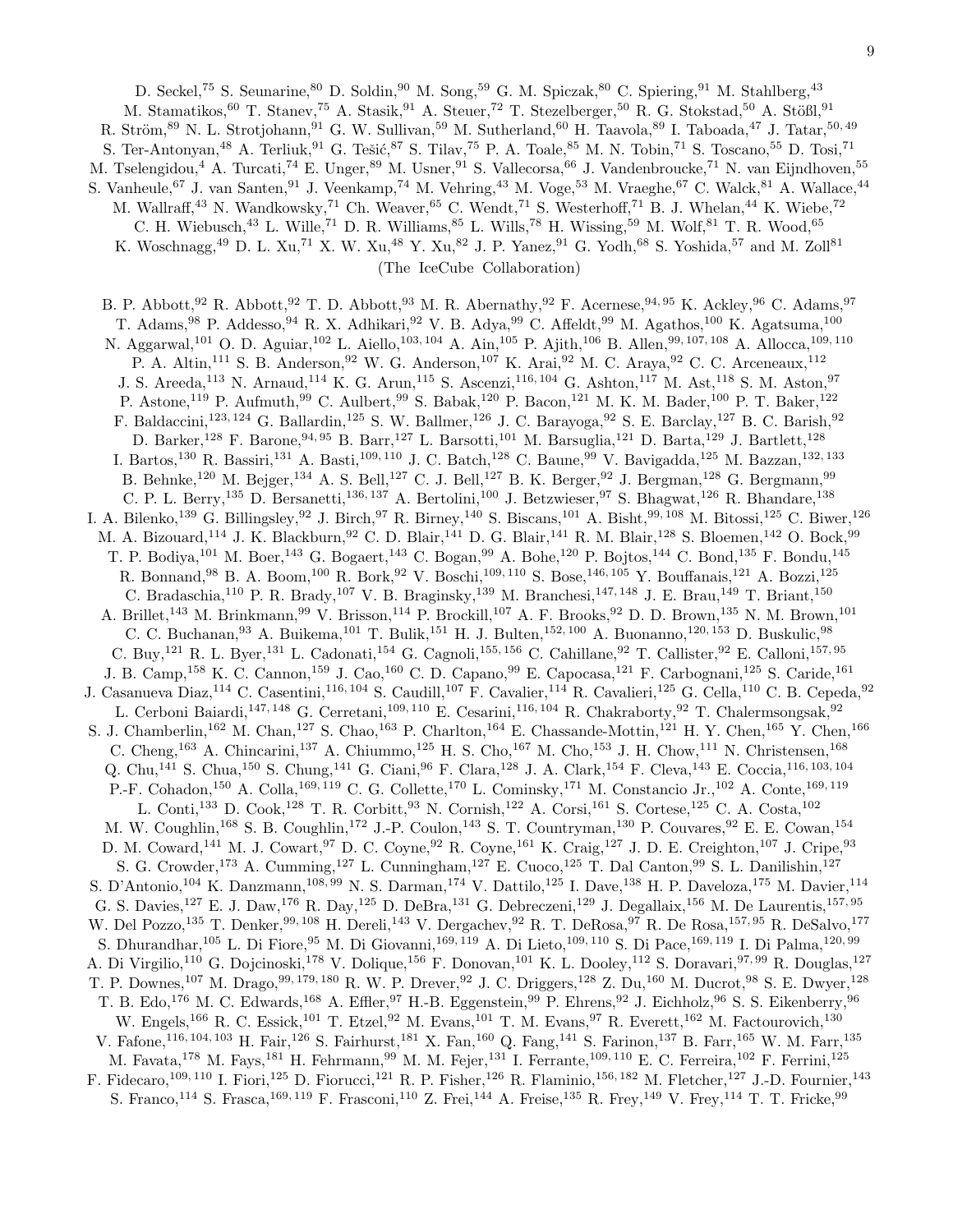P. Fritschel,<sup>101</sup> V. V. Frolov,<sup>97</sup> P. Fulda,<sup>96</sup> M. Fyffe,<sup>97</sup> H. A. G. Gabbard,<sup>112</sup> J. R. Gair,<sup>183</sup> L. Gammaitoni,<sup>123, 124</sup> S. G. Gaonkar, <sup>105</sup> F. Garufi, <sup>157, 95</sup> A. Gatto, <sup>121</sup> G. Gaur, <sup>184, 185</sup> N. Gehrels, <sup>158</sup> G. Gemme, <sup>137</sup> B. Gendre, <sup>143</sup> E. Genin,<sup>125</sup> A. Gennai,<sup>110</sup> J. George,<sup>138</sup> L. Gergely,<sup>186</sup> V. Germain,<sup>98</sup> Archisman Ghosh,<sup>106</sup> S. Ghosh,<sup>142,100</sup> J. A. Giaime,  $93, 97$  K. D. Giardina,  $97$  A. Giazotto,  $^{110}$  K. Gill,  $^{187}$  A. Glaefke,  $^{127}$  E. Goetz,  $^{188}$  R. Goetz,  $^{96}$ L. Gondan,<sup>144</sup> J. M. Gonzalez Castro,<sup>109, 110</sup> A. Gopakumar,<sup>189</sup> N. A. Gordon,<sup>127</sup> M. L. Gorodetsky,<sup>139</sup> S. E. Gossan,<sup>92</sup> M. Gosselin,<sup>125</sup> R. Gouaty,<sup>98</sup> C. Graef,<sup>127</sup> P. B. Graff,<sup>153</sup> M. Granata,<sup>156</sup> A. Grant,<sup>127</sup> S. Gras,<sup>101</sup> C. Gray,<sup>128</sup> G. Greco,<sup>147, 148</sup> A. C. Green,<sup>135</sup> P. Groot,<sup>142</sup> H. Grote,<sup>99</sup> S. Grunewald,<sup>120</sup> G. M. Guidi,<sup>147, 148</sup> X. Guo,<sup>160</sup> A. Gupta,<sup>105</sup> M. K. Gupta,<sup>185</sup> K. E. Gushwa,<sup>92</sup> E. K. Gustafson,<sup>92</sup> R. Gustafson,<sup>188</sup> J. J. Hacker,<sup>113</sup> B. R. Hall,<sup>146</sup> E. D. Hall,<sup>92</sup> G. Hammond,<sup>127</sup> M. Haney,<sup>189</sup> M. M. Hanke,<sup>99</sup> J. Hanks,<sup>128</sup> C. Hanna,<sup>162</sup> M. D. Hannam,<sup>181</sup> J. Hanson,<sup>97</sup> T. Hardwick,<sup>93</sup> J. Harms,<sup>147, 148</sup> G. M. Harry,<sup>190</sup> I. W. Harry,<sup>120</sup> M. J. Hart,<sup>127</sup> M. T. Hartman,  $96$  C.-J. Haster,  $135$  K. Haughian,  $127$  A. Heidmann,  $150$  M. C. Heintze,  $96, 97$  H. Heitmann,  $143$ P. Hello,<sup>114</sup> G. Hemming,<sup>125</sup> M. Hendry,<sup>127</sup> I. S. Heng,<sup>127</sup> J. Hennig,<sup>127</sup> A. W. Heptonstall,<sup>92</sup> M. Heurs,<sup>99, 108</sup> S. Hild,<sup>127</sup> D. Hoak,<sup>191</sup> K. A. Hodge,<sup>92</sup> D. Hofman,<sup>156</sup> S. E. Hollitt,<sup>44</sup> K. Holt,<sup>97</sup> D. E. Holz,<sup>165</sup> P. Hopkins,<sup>181</sup> D. J. Hosken,<sup>44</sup> J. Hough,<sup>127</sup> E. A. Houston,<sup>127</sup> E. J. Howell,<sup>141</sup> Y. M. Hu,<sup>127</sup> S. Huang,<sup>163</sup> E. A. Huerta,<sup>192, 172</sup> D. Huet,<sup>114</sup> B. Hughey,<sup>187</sup> S. Husa,<sup>193</sup> S. H. Huttner,<sup>127</sup> T. Huynh-Dinh,<sup>97</sup> A. Idrisy,<sup>162</sup> N. Indik,<sup>99</sup> D. R. Ingram,<sup>128</sup> R. Inta,<sup>161</sup> H. N. Isa,<sup>127</sup> J.-M. Isac,<sup>150</sup> M. Isi,<sup>92</sup> G. Islas,<sup>113</sup> T. Isogai,<sup>101</sup> B. R. Iyer,<sup>106</sup> K. Izumi,<sup>128</sup> T. Jacqmin,<sup>150</sup> H. Jang,<sup>167</sup> K. Jani,<sup>154</sup> P. Jaranowski,<sup>194</sup> S. Jawahar,<sup>195</sup> W. W. Johnson,<sup>93</sup> D. I. Jones,<sup>117</sup> R. Jones,<sup>127</sup> R. J. G. Jonker,<sup>100</sup> L. Ju,<sup>141</sup> Haris K,<sup>196</sup> C. V. Kalaghatgi,<sup>115, 181</sup> V. Kalogera,<sup>172</sup> S. Kandhasamy,<sup>112</sup> G. Kang,<sup>167</sup> J. B. Kanner,<sup>92</sup> S. Karki,<sup>149</sup> M. Kasprzack,<sup>93, 114, 125</sup> E. Katsavounidis,<sup>101</sup> W. Katzman, <sup>97</sup> S. Kaufer, <sup>108</sup> T. Kaur, <sup>141</sup> K. Kawabe, <sup>128</sup> F. Kawazoe, <sup>99, 108</sup> M. S. Kehl, <sup>159</sup> D. Keitel, <sup>99, 193</sup> D. B. Kelley,<sup>126</sup> W. Kells,<sup>92</sup> R. Kennedy,<sup>176</sup> J. S. Key,<sup>175</sup> A. Khalaidovski,<sup>99</sup> F. Y. Khalili,<sup>139</sup> I. Khan,<sup>103</sup> S. Khan,<sup>181</sup> Z. Khan,<sup>185</sup> E. A. Khazanov,<sup>197</sup> N. Kijbunchoo,<sup>128</sup> C. Kim,<sup>167</sup> J. Kim,<sup>198</sup> K. Kim,<sup>199</sup> Nam-Gyu Kim,<sup>167</sup> Namjun Kim, <sup>131</sup> Y.-M. Kim, <sup>198</sup> E. J. King, <sup>44</sup> P. J. King, <sup>128</sup> D. L. Kinzel, <sup>97</sup> J. S. Kissel, <sup>128</sup> L. Kleybolte, <sup>118</sup> S. Klimenko, 96 S. M. Koehlenbeck, 99 K. Kokeyama, 93 S. Koley, <sup>100</sup> V. Kondrashov, <sup>92</sup> A. Kontos, <sup>101</sup> M. Korobko, <sup>118</sup> W. Z. Korth,<sup>92</sup> I. Kowalska,<sup>151</sup> D. B. Kozak,<sup>92</sup> V. Kringel,<sup>99</sup> B. Krishnan,<sup>99</sup> C. Krueger,<sup>108</sup> G. Kuehn,<sup>99</sup> P. Kumar,<sup>159</sup> L. Kuo,<sup>163</sup> A. Kutynia,<sup>200</sup> B. D. Lackey,<sup>126</sup> M. Landry,<sup>128</sup> J. Lange,<sup>201</sup> B. Lantz,<sup>131</sup> P. D. Lasky,<sup>202</sup> A. Lazzarini,<sup>92</sup> C. Lazzaro,<sup>154, 133</sup> P. Leaci,<sup>120, 169, 119</sup> S. Leavey,<sup>127</sup> E. O. Lebigot,<sup>121, 160</sup> C. H. Lee,<sup>198</sup> H. K. Lee,<sup>199</sup> H. M. Lee,<sup>203</sup> K. Lee,<sup>127</sup> A. Lenon,<sup>126</sup> M. Leonardi,<sup>179, 180</sup> J. R. Leong,<sup>99</sup> N. Leroy,<sup>114</sup> N. Letendre, <sup>98</sup> Y. Levin, <sup>202</sup> B. M. Levine, <sup>128</sup> T. G. F. Li, <sup>92</sup> A. Libson, <sup>101</sup> T. B. Littenberg, <sup>204</sup> N. A. Lockerbie, <sup>195</sup> J. Logue,<sup>127</sup> A. L. Lombardi,<sup>191</sup> J. E. Lord,<sup>126</sup> M. Lorenzini,103, 104 V. Loriette,<sup>205</sup> M. Lormand,<sup>97</sup> G. Losurdo,<sup>148</sup> J. D. Lough, <sup>99, 108</sup> A. P. Lundgren, <sup>99</sup> J. Luo, <sup>168</sup> R. Lynch, <sup>101</sup> Y. Ma, <sup>141</sup> T. MacDonald, <sup>131</sup> B. Machenschalk, <sup>99</sup> M. MacInnis,<sup>101</sup> D. M. Macleod,<sup>93</sup> R. M. Magee,<sup>146</sup> M. Mageswaran,<sup>92</sup> E. Majorana,<sup>119</sup> I. Maksimovic,<sup>205</sup> V. Malvezzi,<sup>116, 104</sup> N. Man,<sup>143</sup> I. Mandel,<sup>135</sup> V. Mandic,<sup>173</sup> V. Mangano,<sup>127</sup> G. L. Mansell,<sup>111</sup> M. Manske,<sup>107</sup> M. Mantovani,<sup>125</sup> F. Marchesoni,206, 124 F. Marion,<sup>98</sup> A. S. Markosyan,<sup>131</sup> E. Maros,<sup>92</sup> F. Martelli,147, 148 L. Martellini,<sup>143</sup> I. W. Martin,<sup>127</sup> R. M. Martin,<sup>96</sup> D. V. Martynov,<sup>92</sup> J. N. Marx,<sup>92</sup> K. Mason,<sup>101</sup> A. Masserot,<sup>98</sup> T. J. Massinger,<sup>126</sup> M. Masso-Reid,<sup>127</sup> F. Matichard,<sup>101</sup> L. Matone,<sup>130</sup> N. Mavalvala,<sup>101</sup> N. Mazumder,<sup>146</sup> G. Mazzolo,<sup>99</sup> R. McCarthy,<sup>128</sup> D. E. McClelland,<sup>111</sup> S. McCormick,<sup>97</sup> S. C. McGuire,<sup>207</sup> G. McIntyre,<sup>92</sup> J. McIver, <sup>92</sup> D. J. McManus, <sup>111</sup> S. T. McWilliams, <sup>192</sup> D. Meacher, <sup>162</sup> G. D. Meadors, <sup>120, 99</sup> J. Meidam, <sup>100</sup> A. Melatos, <sup>174</sup> G. Mendell, <sup>128</sup> D. Mendoza-Gandara, <sup>99</sup> R. A. Mercer, <sup>107</sup> E. Merilh, <sup>128</sup> M. Merzougui, <sup>143</sup> S. Meshkov,<sup>92</sup> C. Messenger,<sup>127</sup> C. Messick,<sup>162</sup> P. M. Meyers,<sup>173</sup> F. Mezzani,<sup>119, 169</sup> H. Miao,<sup>135</sup> C. Michel,<sup>156</sup> H. Middleton,<sup>135</sup> E. E. Mikhailov,<sup>208</sup> L. Milano,<sup>157,95</sup> J. Miller,<sup>101</sup> M. Millhouse,<sup>122</sup> Y. Minenkov,<sup>104</sup> J. Ming,<sup>120,99</sup> S. Mirshekari,<sup>209</sup> C. Mishra,<sup>106</sup> S. Mitra,<sup>105</sup> V. P. Mitrofanov,<sup>139</sup> G. Mitselmakher,<sup>96</sup> R. Mittleman,<sup>101</sup> A. Moggi,<sup>110</sup> M. Mohan,<sup>125</sup> S. R. P. Mohapatra,<sup>101</sup> M. Montani,147, 148 B. C. Moore,<sup>178</sup> C. J. Moore,<sup>210</sup> D. Moraru,<sup>128</sup> G. Moreno,<sup>128</sup> S. R. Morriss,<sup>175</sup> K. Mossavi,<sup>99</sup> B. Mours,<sup>98</sup> C. M. Mow-Lowry,<sup>135</sup> C. L. Mueller,<sup>96</sup> G. Mueller, <sup>96</sup> A. W. Muir, <sup>181</sup> Arunava Mukherjee, <sup>106</sup> D. Mukherjee, <sup>107</sup> S. Mukherjee, <sup>175</sup> N. Mukund, <sup>105</sup> A. Mullavey, <sup>97</sup> J. Munch, <sup>44</sup> D. J. Murphy, <sup>130</sup> P. G. Murray, <sup>127</sup> A. Mytidis, <sup>96</sup> I. Nardecchia, <sup>116, 104</sup> L. Naticchioni,<sup>169, 119</sup> R. K. Nayak,<sup>211</sup> V. Necula,<sup>96</sup> K. Nedkova,<sup>191</sup> G. Nelemans,<sup>142, 100</sup> M. Neri,<sup>136, 137</sup> A. Neunzert,<sup>188</sup> G. Newton,<sup>127</sup> T. T. Nguyen,<sup>111</sup> A. B. Nielsen,<sup>99</sup> S. Nissanke,<sup>142, 100</sup> A. Nitz,<sup>99</sup> F. Nocera,<sup>125</sup> D. Nolting,<sup>97</sup> M. E. N. Normandin,<sup>175</sup> L. K. Nuttall,<sup>126</sup> J. Oberling,<sup>128</sup> E. Ochsner,<sup>107</sup> J. O'Dell,<sup>212</sup> E. Oelker,<sup>101</sup> G. H. Ogin,<sup>213</sup> J. J. Oh,<sup>214</sup> S. H. Oh,<sup>214</sup> F. Ohme,<sup>181</sup> M. Oliver,<sup>193</sup> P. Oppermann,<sup>99</sup> Richard J. Oram,<sup>97</sup> B. O'Reilly, <sup>97</sup> R. O'Shaughnessy, <sup>201</sup> D. J. Ottaway, <sup>44</sup> R. S. Ottens, <sup>96</sup> H. Overmier, <sup>97</sup> B. J. Owen, <sup>161</sup> A. Pai, <sup>196</sup> S. A. Pai,<sup>138</sup> J. R. Palamos,<sup>149</sup> O. Palashov,<sup>197</sup> C. Palomba,<sup>119</sup> A. Pal-Singh,<sup>118</sup> H. Pan,<sup>163</sup> C. Pankow,<sup>172</sup> F. Pannarale,<sup>181</sup> B. C. Pant,<sup>138</sup> F. Paoletti,<sup>125,110</sup> A. Paoli,<sup>125</sup> M. A. Papa,<sup>120,107,99</sup> H. R. Paris,<sup>131</sup> W. Parker,<sup>97</sup>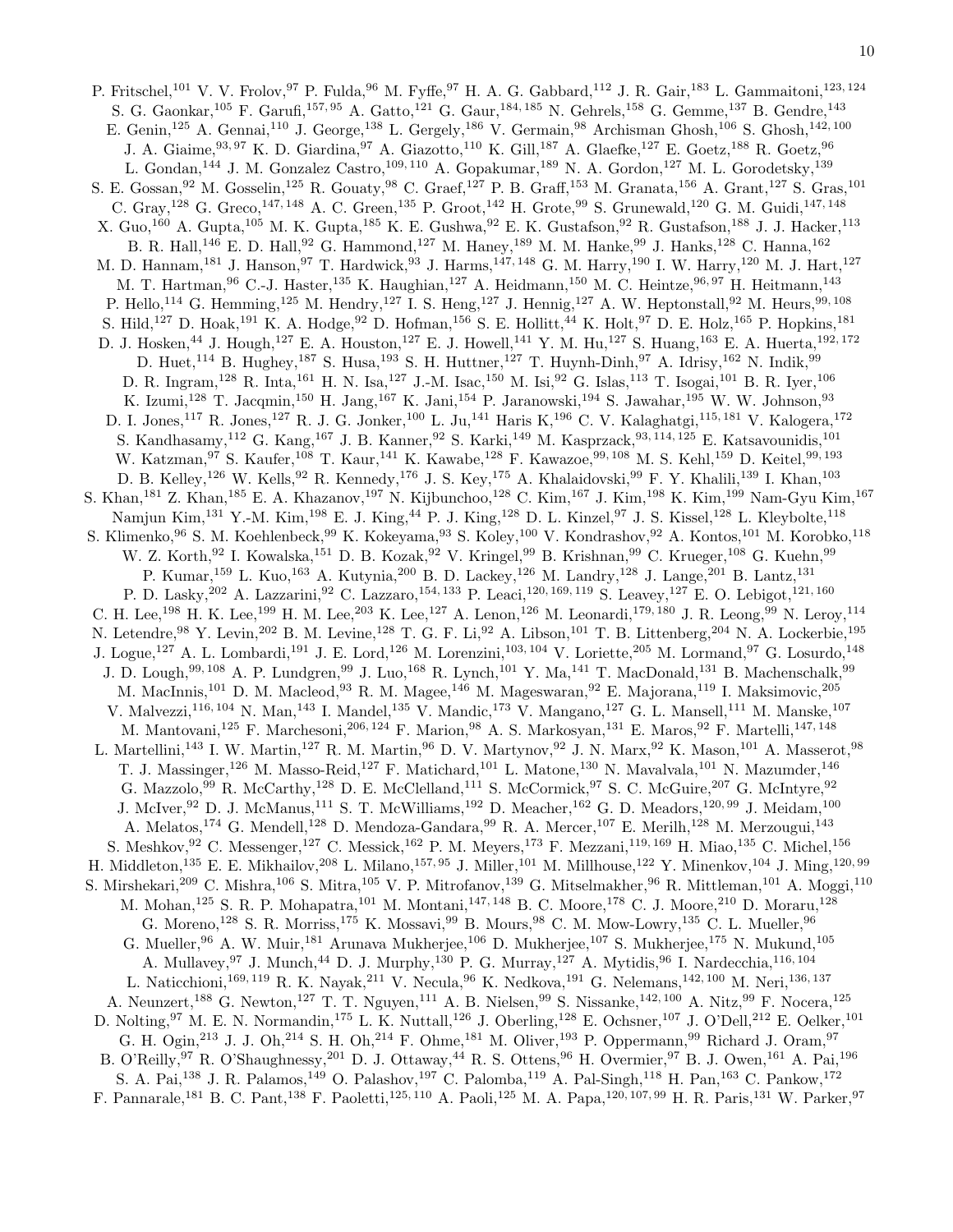D. Pascucci,<sup>127</sup> A. Pasqualetti,<sup>125</sup> R. Passaquieti,<sup>109,110</sup> D. Passuello,<sup>110</sup> B. Patricelli,<sup>109,110</sup> Z. Patrick,<sup>131</sup> B. L. Pearlstone,<sup>127</sup> M. Pedraza,<sup>92</sup> R. Pedurand,<sup>156</sup> L. Pekowsky,<sup>126</sup> A. Pele,<sup>97</sup> S. Penn,<sup>215</sup> A. Perreca,<sup>92</sup> M. Phelps,<sup>127</sup> O. Piccinni,<sup>169, 119</sup> M. Pichot,<sup>143</sup> F. Piergiovanni,<sup>147, 148</sup> V. Pierro,<sup>177</sup> G. Pillant,<sup>125</sup> L. Pinard,<sup>156</sup> I. M. Pinto,<sup>177</sup> M. Pitkin,<sup>127</sup> R. Poggiani,<sup>109,110</sup> P. Popolizio,<sup>125</sup> A. Post,<sup>99</sup> J. Powell,<sup>127</sup> J. Prasad,<sup>105</sup> V. Predoi,<sup>181</sup> S. S. Premachandra,<sup>202</sup> T. Prestegard,<sup>173</sup> L. R. Price,<sup>92</sup> M. Prijatelj,<sup>125</sup> M. Principe,<sup>177</sup> S. Privitera,<sup>120</sup> R. Prix,<sup>99</sup> G. A. Prodi, 179, 180 L. Prokhorov, <sup>139</sup> O. Puncken, <sup>99</sup> M. Punturo, <sup>124</sup> P. Puppo, <sup>119</sup> H. Qi, <sup>107</sup> J. Qin, <sup>141</sup> V. Quetschke,<sup>175</sup> E. A. Quintero,<sup>92</sup> R. Quitzow-James,<sup>149</sup> F. J. Raab,<sup>128</sup> D. S. Rabeling,<sup>111</sup> H. Radkins,<sup>128</sup> P. Raffai,<sup>144</sup> S. Raja,<sup>138</sup> M. Rakhmanov,<sup>175</sup> P. Rapagnani,<sup>169, 119</sup> V. Raymond,<sup>120</sup> M. Razzano,<sup>109, 110</sup> V. Re,<sup>116</sup> J. Read,<sup>113</sup> C. M. Reed,<sup>128</sup> T. Regimbau,<sup>143</sup> L. Rei,<sup>137</sup> S. Reid,<sup>140</sup> D. H. Reitze,<sup>92,96</sup> H. Rew,<sup>208</sup> S. D. Reyes,<sup>126</sup> F. Ricci,<sup>169, 119</sup> K. Riles,<sup>188</sup> N. A. Robertson,<sup>92, 127</sup> R. Robie,<sup>127</sup> F. Robinet,<sup>114</sup> A. Rocchi,<sup>104</sup> L. Rolland,<sup>98</sup> J. G. Rollins, <sup>92</sup> V. J. Roma, <sup>149</sup> J. D. Romano, <sup>175</sup> R. Romano, <sup>94, 95</sup> G. Romanov, <sup>208</sup> J. H. Romie, <sup>97</sup> S. Rowan, <sup>127</sup> P. Ruggi,<sup>125</sup> K. Ryan,<sup>128</sup> S. Sachdev,<sup>92</sup> T. Sadecki,<sup>128</sup> L. Sadeghian,<sup>107</sup> L. Salconi,<sup>125</sup> M. Saleem,<sup>196</sup> F. Salemi,<sup>99</sup> A. Samajdar,<sup>211</sup> L. Sammut,<sup>174, 202</sup> E. J. Sanchez,<sup>92</sup> V. Sandberg,<sup>128</sup> B. Sandeen,<sup>172</sup> J. R. Sanders,<sup>188, 126</sup> B. Sassolas,<sup>156</sup> B. S. Sathyaprakash,<sup>181</sup> P. R. Saulson,<sup>126</sup> O. Sauter,<sup>188</sup> R. L. Savage,<sup>128</sup> A. Sawadsky,<sup>108</sup> P. Schale,<sup>149</sup> R. Schilling<sup>†</sup>,<sup>99</sup> J. Schmidt,<sup>99</sup> P. Schmidt,<sup>92,166</sup> R. Schnabel,<sup>118</sup> R. M. S. Schofield,<sup>149</sup> E. Schreiber,<sup>99</sup> D. Schuette,99, 108 B. F. Schutz,181, 120 J. Scott,<sup>127</sup> S. M. Scott,<sup>111</sup> D. Sellers,<sup>97</sup> A. S. Sengupta,<sup>184</sup> D. Sentenac,<sup>125</sup> V. Sequino,116, 104 A. Sergeev,<sup>197</sup> G. Serna,<sup>113</sup> Y. Setyawati,142, 100 A. Sevigny,<sup>128</sup> D. A. Shaddock,<sup>111</sup> S. Shah,142, 100 M. S. Shahriar,<sup>172</sup> M. Shaltev,<sup>99</sup> Z. Shao,<sup>92</sup> B. Shapiro,<sup>131</sup> P. Shawhan,<sup>153</sup> A. Sheperd,<sup>107</sup> D. H. Shoemaker,<sup>101</sup> D. M. Shoemaker,<sup>154</sup> K. Siellez,<sup>143, 154</sup> X. Siemens,<sup>107</sup> D. Sigg,<sup>128</sup> A. D. Silva,<sup>102</sup> D. Simakov,<sup>99</sup> A. Singer,<sup>92</sup> L. P. Singer,<sup>158</sup> A. Singh,<sup>120,99</sup> R. Singh,<sup>93</sup> A. Singhal,<sup>103</sup> A. M. Sintes,<sup>193</sup> B. J. J. Slagmolen,<sup>111</sup> J. R. Smith,<sup>113</sup> N. D. Smith,<sup>92</sup> R. J. E. Smith,<sup>92</sup> E. J. Son,<sup>214</sup> B. Sorazu,<sup>127</sup> F. Sorrentino,<sup>137</sup> T. Souradeep,<sup>105</sup> A. K. Srivastava,<sup>185</sup> A. Staley,<sup>130</sup> M. Steinke,<sup>99</sup> J. Steinlechner,<sup>127</sup> S. Steinlechner,<sup>127</sup> D. Steinmeyer,<sup>99, 108</sup> B. C. Stephens,<sup>107</sup> R. Stone,<sup>175</sup> K. A. Strain,<sup>127</sup> N. Straniero,<sup>156</sup> G. Stratta,147, 148 N. A. Strauss,<sup>168</sup> S. Strigin,<sup>139</sup> R. Sturani,<sup>209</sup> A. L. Stuver, <sup>97</sup> T. Z. Summerscales, <sup>216</sup> L. Sun, <sup>174</sup> P. J. Sutton, <sup>181</sup> B. L. Swinkels, <sup>125</sup> M. Tacca, <sup>121</sup> D. Talukder, <sup>149</sup> D. B. Tanner, <sup>96</sup> S. P. Tarabrin, <sup>99</sup> A. Taracchini, <sup>120</sup> R. Taylor, <sup>92</sup> T. Theeg, <sup>99</sup> M. P. Thirugnanasambandam, <sup>92</sup> E. G. Thomas,<sup>135</sup> M. Thomas,<sup>97</sup> P. Thomas,<sup>128</sup> K. A. Thorne,<sup>97</sup> K. S. Thorne,<sup>166</sup> E. Thrane,<sup>202</sup> S. Tiwari,<sup>103</sup> V. Tiwari,<sup>181</sup> K. V. Tokmakov,<sup>195</sup> C. Tomlinson,<sup>176</sup> M. Tonelli,<sup>109,110</sup> C. V. Torres<sup>‡</sup>,<sup>217</sup> C. I. Torrie,<sup>92</sup> F. Travasso,<sup>123, 124</sup> G. Traylor,<sup>97</sup> M. C. Tringali,<sup>179, 180</sup> L. Trozzo,<sup>218, 110</sup> M. Tse,<sup>101</sup> M. Turconi,<sup>143</sup> D. Tuyenbayev,<sup>175</sup> D. Ugolini,<sup>219</sup> C. S. Unnikrishnan,<sup>189</sup> A. L. Urban,<sup>107</sup> S. A. Usman,<sup>126</sup> H. Vahlbruch,<sup>108</sup> G. Vajente, <sup>92</sup> G. Valdes, <sup>175</sup> N. van Bakel, <sup>100</sup> M. van Beuzekom, <sup>100</sup> J. F. J. van den Brand, <sup>152, 100</sup> C. Van Den Broeck,<sup>100</sup> D. C. Vander-Hyde,<sup>126, 113</sup> L. van der Schaaf,<sup>100</sup> J. V. van Heijningen,<sup>100</sup> A. A. van Veggel,<sup>127</sup> M. Vardaro,<sup>132, 133</sup> S. Vass,<sup>92</sup> R. Vaulin,<sup>101</sup> A. Vecchio,<sup>135</sup> G. Vedovato,<sup>133</sup> J. Veitch,<sup>135</sup> P. J. Veitch,<sup>44</sup> K. Venkateswara,<sup>220</sup> D. Verkindt,<sup>98</sup> F. Vetrano,<sup>147, 148</sup> S. Vinciguerra,<sup>135</sup> D. J. Vine,<sup>140</sup> J.-Y. Vinet,<sup>143</sup> S. Vitale,<sup>101</sup> T. Vo,<sup>126</sup> H. Vocca,<sup>123, 124</sup> C. Vorvick,<sup>128</sup> D. Voss,<sup>96</sup> W. D. Vousden,<sup>135</sup> S. P. Vyatchanin,<sup>139</sup> A. R. Wade,<sup>111</sup> L. E. Wade,<sup>221</sup> M. Wade,<sup>221</sup> M. Walker,<sup>93</sup> L. Wallace,<sup>92</sup> S. Walsh,<sup>107,99,120</sup> G. Wang,<sup>103</sup> H. Wang,<sup>135</sup> M. Wang,<sup>135</sup> X. Wang,<sup>160</sup> Y. Wang,<sup>141</sup> R. L. Ward,<sup>111</sup> J. Warner,<sup>128</sup> M. Was,<sup>98</sup> B. Weaver,<sup>128</sup> L.-W. Wei,<sup>143</sup> M. Weinert,<sup>99</sup> A. J. Weinstein, <sup>92</sup> R. Weiss, <sup>101</sup> T. Welborn, <sup>97</sup> L. Wen, <sup>141</sup> T. Westphal, <sup>99</sup> K. Wette, <sup>99</sup> J. T. Whelan, <sup>201, 99</sup> D. J. White,<sup>176</sup> B. F. Whiting,<sup>96</sup> R. D. Williams,<sup>92</sup> A. R. Williamson,<sup>181</sup> J. L. Willis,<sup>222</sup> B. Willke,<sup>108,99</sup> M. H. Wimmer, 99, 108 W. Winkler, 99 C. C. Wipf, 92 H. Wittel, 99, 108 G. Woan, <sup>127</sup> J. Worden, <sup>128</sup> J. L. Wright, <sup>127</sup> G. Wu,<sup>97</sup> J. Yablon,<sup>172</sup> W. Yam,<sup>101</sup> H. Yamamoto,<sup>92</sup> C. C. Yancey,<sup>153</sup> M. J. Yap,<sup>111</sup> H. Yu,<sup>101</sup> M. Yvert,<sup>98</sup> L. Zangrando,<sup>133</sup> M. Zanolin,<sup>187</sup> J.-P. Zendri,<sup>133</sup> M. Zevin,<sup>172</sup> F. Zhang,<sup>101</sup> L. Zhang,<sup>92</sup> M. Zhang,<sup>208</sup> Y. Zhang,<sup>201</sup> C. Zhao,<sup>141</sup> M. Zhou,<sup>172</sup> Z. Zhou,<sup>172</sup> X. J. Zhu,<sup>141</sup> M. E. Zucker,<sup>92, 101</sup> S. E. Zuraw,<sup>191</sup> and J. Zweizig<sup>92</sup>

(LIGO Scientific Collaboration and Virgo Collaboration)

†Deceased, May 2015. ‡Deceased, March 2015.

 $^1$ Institut d'Investigació per a la Gestió Integrada de les Zones Costaneres (IGIC)

- Universitat Politècnica de València.  $C/$  Paranimf 1, 46730 Gandia, Spain.

 $^{2}$ GRPHE - Université de Haute Alsace - Institut universitaire de technologie de Colmar,

34 rue du Grillenbreit BP 50568 - 68008 Colmar, France

 $3$ Technical University of Catalonia, Laboratory of Applied Bioacoustics,

Rambla Exposició,08800 Vilanova i la Geltrú,Barcelona, Spain

 $^{4}$ Erlangen Centre for Astroparticle Physics, Friedrich-Alexander-Universität Erlangen-Nürnberg, D-91058 Erlangen, Germany

 $5Aix-Marseille$  Université, CNRS/IN2P3, CPPM UMR 7346, 13288 Marseille, France

 ${}^{6}$ APC, Université Paris Diderot, CNRS/IN2P3, CEA/IRFU,

Observatoire de Paris, Sorbonne Paris Cité, 75205 Paris, France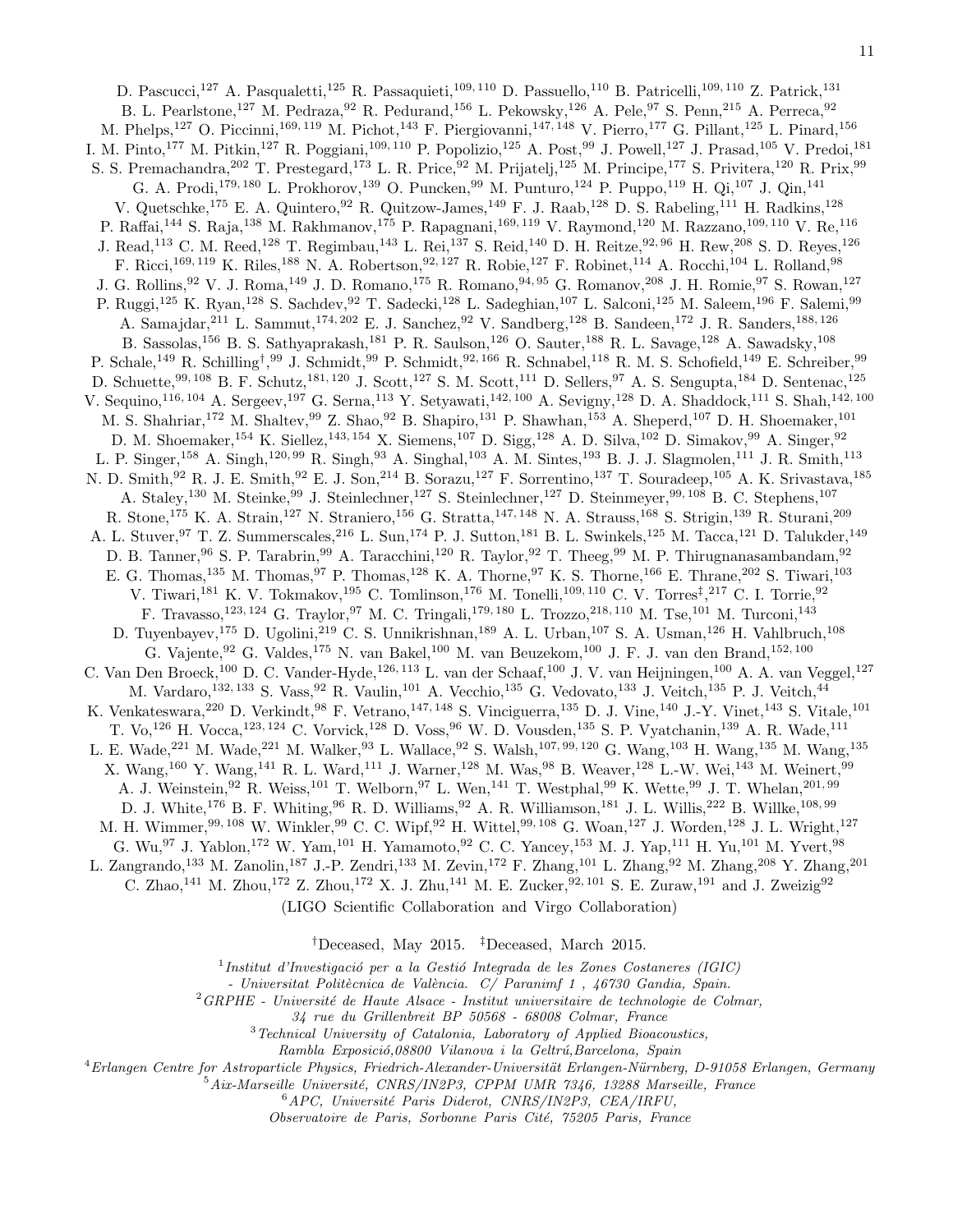<sup>7</sup>IFIC - Instituto de Física Corpuscular c/ Catedraático José Beltrán, 2 E-46980 Paterna, Valencia, Spain

 $8$ LAM - Laboratoire d'Astrophysique de Marseille, Pôle de l'Étoile Site de Château-Gombert,

rue Frédéric Joliot-Curie 38, 13388 Marseille Cedex 13, France

9 INFN - Laboratori Nazionali del Sud (LNS), Via S. Sofia 62, 95123 Catania, Italy

 $10$ Nikhef, Science Park, Amsterdam, The Netherlands

 $11$  Huygens-Kamerlingh Onnes Laboratorium, Universiteit Leiden, The Netherlands

 $12$ Universiteit van Amsterdam, Instituut voor Hoge-Energie Fysica,

Science Park 105, 1098 XG Amsterdam, The Netherlands

<sup>13</sup>INFN -Sezione di Roma, P.le Aldo Moro 2, 00185 Roma, Italy

 $14$ Dipartimento di Fisica dell'Università La Sapienza, P.le Aldo Moro 2, 00185 Roma, Italy

 $15$ Institute for Space Science, RO-077125 Bucharest, Măgurele, Romania

<sup>16</sup>INFN - Sezione di Bologna, Viale Berti-Pichat 6/2, 40127 Bologna, Italy

<sup>17</sup>INFN - Sezione di Bari, Via E. Orabona 4, 70126 Bari, Italy

 $18Géoazur, UCA, CNRS, IRD, Observatoire de la Côte d'Azur, Sophia Antipolis, France$ 

 $19$ Univ. Paris-Sud, 91405 Orsay Cedex, France

 $^{20}$ University Mohammed I, Laboratory of Physics of Matter and Radiations, B.P.717, Oujda 6000, Morocco

 $^{21}$ Institut für Theoretische Physik und Astrophysik,

Universität Würzburg, Emil-Fischer Str. 31, 97074 Würzburg, Germany

 $^{22}$ Institut d'Investigació per a la Gestió Integrada de les Zones Costaneres (IGIC)

- Universitat Politècnica de València. C/ Paranimf 1, 46730 Gandia, Spain.

<sup>23</sup> Dipartimento di Fisica e Astronomia dell'Università, Viale Berti Pichat 6/2, 40127 Bologna, Italy

 $24$ Laboratoire de Physique Corpusculaire, Clermont Université,

Université Blaise Pascal, CNRS/IN2P3, BP 10448, F-63000 Clermont-Ferrand, France

 $^{25}$ Also at APC, Université Paris Diderot, CNRS/IN2P3, CEA/IRFU,

Observatoire de Paris, Sorbonne Paris Cité, 75205 Paris, France

<sup>26</sup>INFN - Sezione di Catania, Viale Andrea Doria 6, 95125 Catania, Italy

 $^{27}$ LSIS, Aix Marseille Université CNRS ENSAM LSIS UMR 7296 13397 Marseille,

France ; Université de Toulon CNRS LSIS UMR 7296 83957 La Garde, France

<sup>28</sup>Institut Universitaire de France, 75005 Paris, France

 $^{29}$ Royal Netherlands Institute for Sea Research (NIOZ),

Landsdiep 4,1797 SZ 't Horntje (Texel), The Netherlands

<sup>30</sup>INFN - Sezione di Genova, Via Dodecaneso 33, 16146 Genova, Italy

 $31$ Dipartimento di Fisica dell'Università, Via Dodecaneso 33, 16146 Genova, Italy

 $32Dr.$  Remeis-Sternwarte and ECAP, Universität Erlangen-Nürnberg, Sternwartstr. 7, 96049 Bamberg, Germany

<sup>33</sup>Moscow State University,Skobeltsyn Institute of Nuclear Physics,Leninskie gory, 119991 Moscow, Russia

<sup>34</sup>Mediterranean Institute of Oceanography (MIO), Aix-Marseille University,

13288, Marseille, Cedex 9, France; Université du Sud Toulon-Var,

83957, La Garde Cedex, France CNRS-INSU/IRD UM 110

 $35$ Dipartimento di Fisica ed Astronomia dell'Università, Viale Andrea Doria 6, 95125 Catania, Italy

 $36$ Direction des Sciences de la Matière - Institut de recherche sur les

lois fondamentales de l'Univers - Service de Physique des Particules,

CEA Saclay, 91191 Gif-sur-Yvette Cedex, France

<sup>37</sup>INFN - Sezione di Pisa, Largo B. Pontecorvo 3, 56127 Pisa, Italy

 $38$ Dipartimento di Fisica dell'Università, Largo B. Pontecorvo 3, 56127 Pisa, Italy

<sup>39</sup>INFN -Sezione di Napoli, Via Cintia 80126 Napoli, Italy

 $^{40}$ Université de Strasbourg, IPHC, 23 rue du Loess 67037 Strasbourg,

France - CNRS, UMR7178, 67037 Strasbourg, France

 $^{41}$ now at INFN - Sezione di Bari, Via E. Orabona 4, 70126 Bari, Italy

 $^{42}$ Dipartimento di Fisica dell'Università Federico II di Napoli, Via Cintia 80126, Napoli, Italy

<sup>43</sup>III. Physikalisches Institut, RWTH Aachen University, D-52056 Aachen, Germany

 $^{44}$ University of Adelaide, Adelaide, South Australia 5005, Australia

<sup>45</sup>Dept. of Physics and Astronomy, University of Alaska Anchorage,

3211 Providence Dr., Anchorage, AK 99508, USA

<sup>46</sup>CTSPS, Clark-Atlanta University, Atlanta, GA 30314, USA

 $47$  School of Physics and Center for Relativistic Astrophysics,

Georgia Institute of Technology, Atlanta, GA 30332, USA

<sup>48</sup>Dept. of Physics, Southern University, Baton Rouge, LA 70813, USA

<sup>49</sup>Dept. of Physics, University of California, Berkeley, CA 94720, USA

<sup>50</sup>Lawrence Berkeley National Laboratory, Berkeley, CA 94720, USA

 $51$ Institut für Physik, Humboldt-Universität zu Berlin, D-12489 Berlin, Germany

 $52$ Fakultät für Physik & Astronomie, Ruhr-Universität Bochum, D-44780 Bochum, Germany

 $53$ Physikalisches Institut, Universität Bonn, Nussallee 12, D-53115 Bonn, Germany

 $54$ Université Libre de Bruxelles, Science Faculty CP230, B-1050 Brussels, Belgium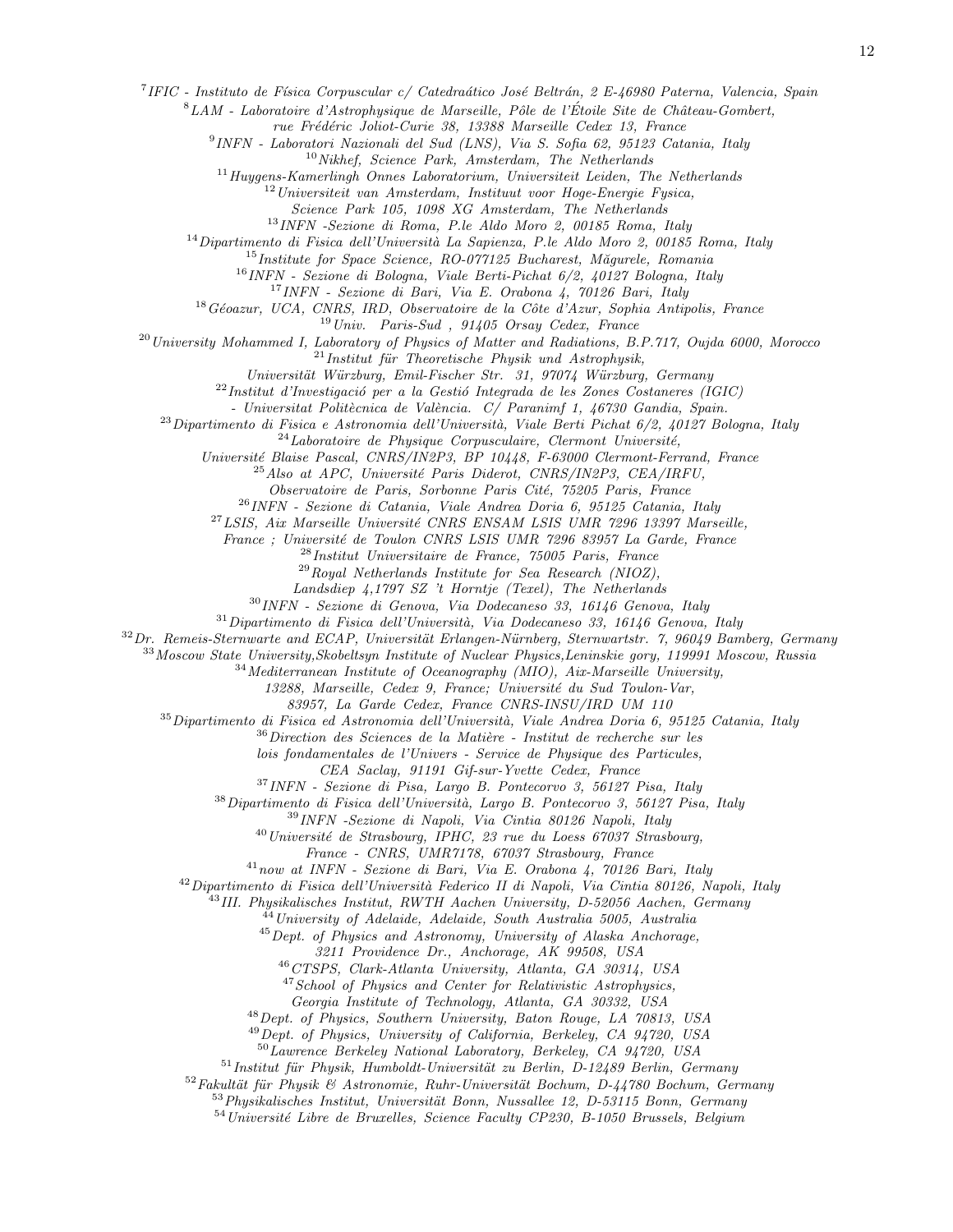Vrije Universiteit Brussel, Dienst ELEM, B-1050 Brussels, Belgium

Dept. of Physics, Massachusetts Institute of Technology, Cambridge, MA 02139, USA

Dept. of Physics, Chiba University, Chiba 263-8522, Japan

Dept. of Physics and Astronomy, University of Canterbury, Private Bag 4800, Christchurch, New Zealand

<sup>59</sup>Dept. of Physics, University of Maryland, College Park, MD 20742, USA

 $^{60}$  Dept. of Physics and Center for Cosmology and Astro-Particle Physics,

Ohio State University, Columbus, OH 43210, USA

Dept. of Astronomy, Ohio State University, Columbus, OH 43210, USA

Niels Bohr Institute, University of Copenhagen, DK-2100 Copenhagen, Denmark

Dept. of Physics, TU Dortmund University, D-44221 Dortmund, Germany

Dept. of Physics and Astronomy, Michigan State University, East Lansing, MI 48824, USA

 ${}^{65}$ Dept. of Physics, University of Alberta, Edmonton, Alberta, Canada T6G 2E1

 $^{66}$ Département de physique nucléaire et corpusculaire,

Université de Genève, CH-1211 Genève, Switzerland

Dept. of Physics and Astronomy, University of Gent, B-9000 Gent, Belgium

Dept. of Physics and Astronomy, University of California, Irvine, CA 92697, USA

 $^{69}$  Dept. of Physics and Astronomy, University of Kansas, Lawrence, KS 66045, USA

Dept. of Astronomy, University of Wisconsin, Madison, WI 53706, USA

Dept. of Physics and Wisconsin IceCube Particle Astrophysics Center,

University of Wisconsin, Madison, WI 53706, USA

Institute of Physics, University of Mainz, Staudinger Weg 7, D-55099 Mainz, Germany

Université de Mons,  $7000$  Mons, Belgium

 $^{74}$ Technische Universität München, D-85748 Garching, Germany

Bartol Research Institute and Dept. of Physics and Astronomy,

University of Delaware, Newark, DE 19716, USA

Dept. of Physics, Yale University, New Haven, CT 06520, USA

 $^{77}$  Dept. of Physics, University of Oxford, 1 Keble Road, Oxford OX1 3NP, UK

Dept. of Physics, Drexel University, 3141 Chestnut Street, Philadelphia, PA 19104, USA

<sup>79</sup> Physics Department, South Dakota School of Mines and Technology, Rapid City, SD 57701, USA

Dept. of Physics, University of Wisconsin, River Falls, WI 54022, USA

Oskar Klein Centre and Dept. of Physics, Stockholm University, SE-10691 Stockholm, Sweden

<sup>82</sup>Dept. of Physics and Astronomy, Stony Brook University, Stony Brook, NY 11794-3800, USA

Dept. of Physics, Sungkyunkwan University, Suwon 440-746, Korea

Dept. of Physics, University of Toronto, Toronto, Ontario, Canada, M5S 1A7

Dept. of Physics and Astronomy, University of Alabama, Tuscaloosa, AL 35487, USA

Dept. of Astronomy and Astrophysics, Pennsylvania State University, University Park, PA 16802, USA

Dept. of Physics, Pennsylvania State University, University Park, PA 16802, USA

Dept. of Physics and Astronomy, University of Rochester, Rochester, NY 14627, USA

Dept. of Physics and Astronomy, Uppsala University, Box 516, S-75120 Uppsala, Sweden

 $Dept.$  of Physics, University of Wuppertal, D-42119 Wuppertal, Germany

DESY, D-15735 Zeuthen, Germany

 $92 LIGO, California Institute of Technology, Pasadena, CA 91125, USA$ 

Louisiana State University, Baton Rouge, LA  $70803$ , USA

 $^{94}$ Università di Salerno, Fisciano, I-84084 Salerno, Italy

INFN, Sezione di Napoli, Complesso Universitario di Monte S.Angelo, I-80126 Napoli, Italy

University of Florida, Gainesville, FL 32611, USA

 $97 LIGO$  Livingston Observatory, Livingston, LA  $70754$ , USA

Laboratoire d'Annecy-le-Vieux de Physique des Particules (LAPP),

Université Savoie Mont Blanc, CNRS/IN2P3, F-74941 Annecy-le-Vieux, France

<sup>99</sup>Albert-Einstein-Institut, Max-Planck-Institut für Gravitationsphysik, D-30167 Hannover, Germany

Nikhef, Science Park, 1098 XG Amsterdam, Netherlands

LIGO, Massachusetts Institute of Technology, Cambridge, MA 02139, USA

<sup>102</sup> Instituto Nacional de Pesquisas Espaciais, 12227-010 São José dos Campos, São Paulo, Brazil

INFN, Gran Sasso Science Institute, I-67100 L'Aquila, Italy

INFN, Sezione di Roma Tor Vergata, I-00133 Roma, Italy

Inter-University Centre for Astronomy and Astrophysics, Pune 411007, India

<sup>106</sup> International Centre for Theoretical Sciences, Tata Institute of Fundamental Research, Bangalore 560012, India

 $1^{107}$  University of Wisconsin-Milwaukee, Milwaukee, WI 53201, USA

Leibniz Universität Hannover, D-30167 Hannover, Germany

Università di Pisa, I-56127 Pisa, Italy

INFN, Sezione di Pisa, I-56127 Pisa, Italy

Australian National University, Canberra, Australian Capital Territory 0200, Australia

The University of Mississippi, University, MS 38677, USA

California State University Fullerton, Fullerton, CA 92831, USA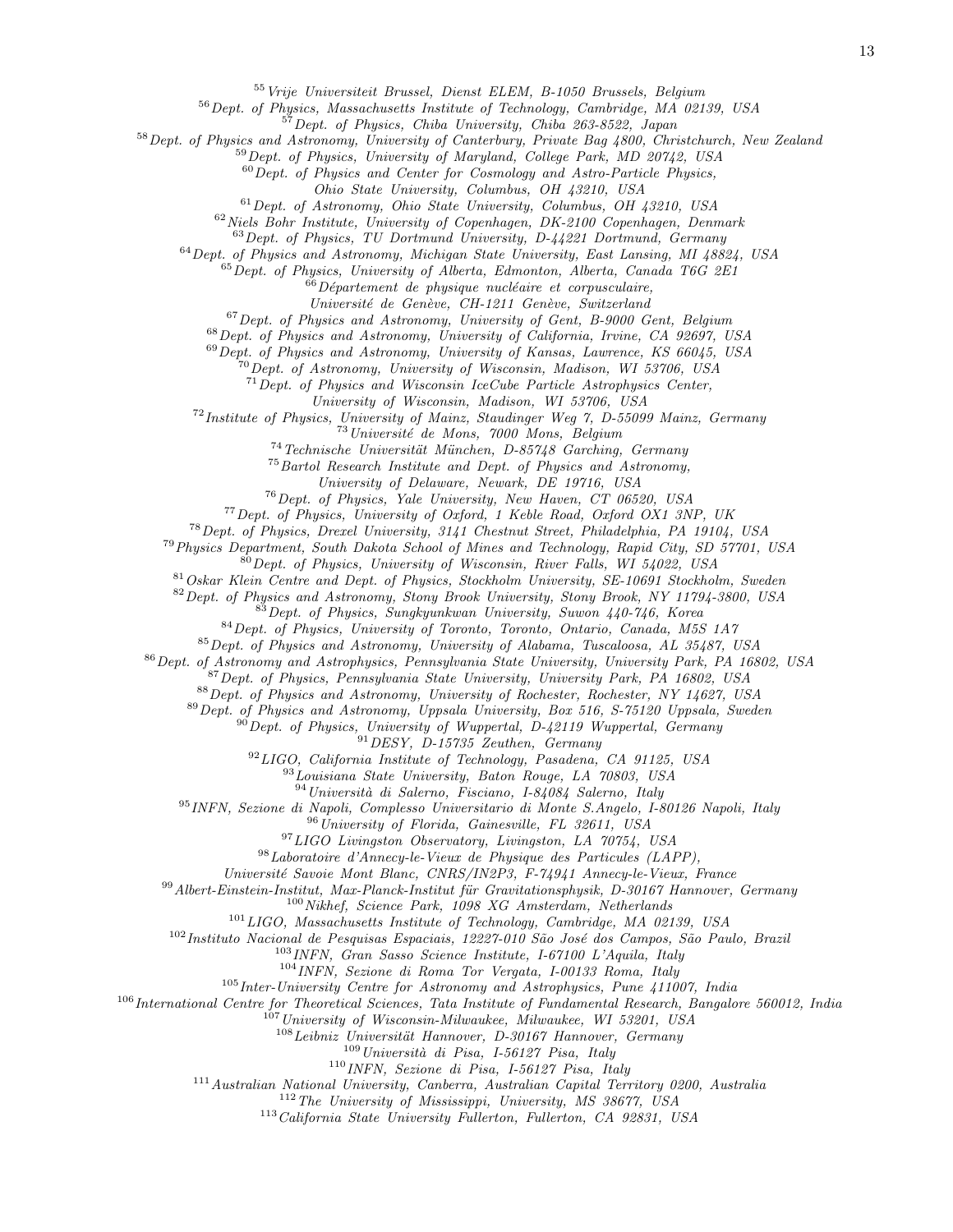$114$ LAL, Université Paris-Sud, CNRS/IN2P3, Université Paris-Saclay, 91400 Orsay, France

<sup>115</sup>Chennai Mathematical Institute, Chennai 603103, India

 $116$ Università di Roma Tor Vergata, I-00133 Roma, Italy

 $^{117}$ University of Southampton, Southampton SO17 1BJ, United Kingdom

Universität Hamburg, D-22761 Hamburg, Germany

<sup>119</sup>INFN, Sezione di Roma, I-00185 Roma, Italy

<sup>120</sup> Albert-Einstein-Institut, Max-Planck-Institut für Gravitationsphysik, D-14476 Potsdam-Golm, Germany

 $121$  APC, AstroParticule et Cosmologie, Université Paris Diderot,

CNRS/IN2P3, CEA/Irfu, Observatoire de Paris,

Sorbonne Paris Cité, F-75205 Paris Cedex 13, France

<sup>122</sup>Montana State University, Bozeman, MT 59717, USA

 $123$ Università di Perugia, I-06123 Perugia, Italy

<sup>124</sup>INFN, Sezione di Perugia, I-06123 Perugia, Italy

<sup>125</sup>European Gravitational Observatory (EGO), I-56021 Cascina, Pisa, Italy

 $126$  Syracuse University, Syracuse, NY 13244, USA

<sup>127</sup> SUPA, University of Glasgow, Glasgow G12 8QQ, United Kingdom

 $128$ LIGO Hanford Observatory, Richland, WA 99352, USA

 $129$  Wigner RCP, RMKI, H-1121 Budapest, Konkoly Thege Miklós út 29-33, Hungary

 $^{130}$ Columbia University, New York, NY 10027, USA

 $^{131}$ Stanford University, Stanford, CA 94305, USA

 $^{132}$ Università di Padova, Dipartimento di Fisica e Astronomia, I-35131 Padova, Italy

<sup>133</sup>INFN, Sezione di Padova, I-35131 Padova, Italy

 $134$ CAMK-PAN, 00-716 Warsaw, Poland

 $135$  University of Birmingham, Birmingham B15 2TT, United Kingdom

 $136$ Università degli Studi di Genova, I-16146 Genova, Italy

 $137$  INFN, Sezione di Genova, I-16146 Genova, Italy

 $138$ RRCAT, Indore MP 452013, India

<sup>139</sup>Faculty of Physics, Lomonosov Moscow State University, Moscow 119991, Russia

<sup>140</sup>SUPA, University of the West of Scotland, Paisley PA1 2BE, United Kingdom

 $141$ University of Western Australia, Crawley, Western Australia 6009, Australia

 $142$  Department of Astrophysics/IMAPP, Radboud University Nijmegen,

P.O. Box 9010, 6500 GL Nijmegen, Netherlands

 $143$  Artemis. Université Côte d'Azur, CNRS, Observatoire Côte d'Azur, CS 34229, Nice cedex 4, France

 $144$ MTA Eötvös University, "Lendulet" Astrophysics Research Group, Budapest 1117, Hungary

 $145$ Institut de Physique de Rennes, CNRS, Université de Rennes 1, F-35042 Rennes, France

 $1^{146}$  Washington State University, Pullman, WA 99164, USA

 $147$ Università degli Studi di Urbino "Carlo Bo," I-61029 Urbino, Italy

<sup>148</sup>INFN, Sezione di Firenze, I-50019 Sesto Fiorentino, Firenze, Italy

<sup>149</sup>University of Oregon, Eugene, OR 97403, USA

 $^{150}$ Laboratoire Kastler Brossel, UPMC-Sorbonne Universités, CNRS,

ENS-PSL Research University, Collège de France, F-75005 Paris, France

<sup>151</sup>Astronomical Observatory Warsaw University, 00-478 Warsaw, Poland

 $^{152}\,VU$ University Amsterdam, 1081 HV Amsterdam, Netherlands

<sup>153</sup>University of Maryland, College Park, MD 20742, USA

<sup>154</sup> Center for Relativistic Astrophysics and School of Physics,

Georgia Institute of Technology, Atlanta, GA 30332, USA

 $^{155}$ Institut Lumière Matière, Université de Lyon,

Universit´e Claude Bernard Lyon 1, UMR CNRS 5306, 69622 Villeurbanne, France

 $^{156}$ Laboratoire des Matériaux Avancés (LMA), IN2P3/CNRS,

Université de Lyon, F-69622 Villeurbanne, Lyon, France

<sup>157</sup> Università di Napoli "Federico II," Complesso Universitario di Monte S.Angelo, I-80126 Napoli, Italy

<sup>158</sup>NASA/Goddard Space Flight Center, Greenbelt, MD 20771, USA

<sup>159</sup>Canadian Institute for Theoretical Astrophysics,

University of Toronto, Toronto, Ontario M5S 3H8, Canada

 $^{160}T\sin ghua$  University, Beijing 100084, China

<sup>161</sup> Texas Tech University, Lubbock, TX 79409, USA

<sup>162</sup>The Pennsylvania State University, University Park, PA 16802, USA

<sup>163</sup>National Tsing Hua University, Hsinchu City, 30013 Taiwan, Republic of China

<sup>164</sup>Charles Sturt University, Wagga Wagga, New South Wales 2678, Australia

 $^{165}$  University of Chicago, Chicago, IL 60637, USA

166 Caltech CaRT, Pasadena, CA 91125, USA

<sup>167</sup>Korea Institute of Science and Technology Information, Daejeon 305-806, Korea

 $168$  Carleton College, Northfield, MN 55057, USA

 $169$ Università di Roma "La Sapienza," I-00185 Roma, Italy